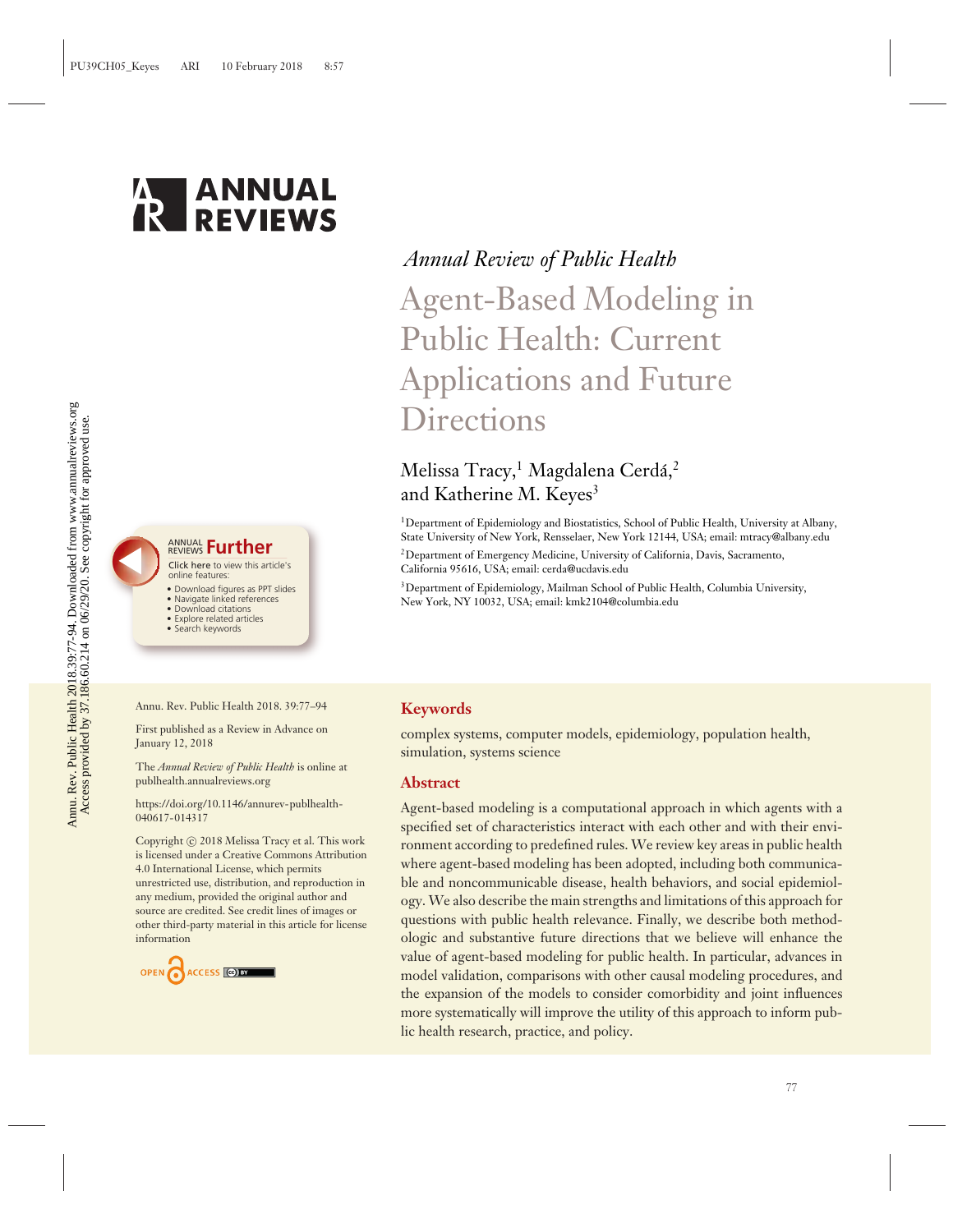### **INTRODUCTION**

Agent-based modeling is an increasingly popular method for visualizing, analyzing, and informing complex dynamic systems in public health. Although agent-based models (ABMs) hold promise for providing insight into population-level health outcomes and interventions, careful consideration of the limitations and challenges of these models is required to realize their full potential. In this article, we provide an overview of: agent-based modeling in public health, including the central properties and assumptions of the models and how they complement other complex systems approaches; key areas in public health where this method has been adopted; the advantages of this method for questions with public health relevance; the limitations and challenges of these models; and critical future directions, both methodologic and substantive, that we believe will enhance the value of ABMs for public health research, practice, and policy. For additional reading, we direct the reader to commentaries (1, 24, 25, 27, 31, 41) and systematic reviews of agent-based modeling in public health (84, 95) as well as tutorials on agent-based modeling (42, 72, 88).

#### **PROPERTIES OF ABMs**

Agent-based modeling is a computational approach in which agents with a specified set of characteristics interact with each other and with their environment according to predefined rules (1, 27, 67). Agents may represent individuals, households, governments, or any other entities of interest. They may adapt their behavior in response to their experiences, interactions with other agents, and interactions with their environment. A defining feature of agent-based modeling is that it allows the emergence of population-level phenomena that are greater than or different from what would be expected based only on the aggregate of individual behaviors (7). Agent-based modeling is thus referred to as a bottom-up approach, in which behaviors at the micro level give rise to dynamics at the macro level (32). As illustrated in **Figure 1**, which presents a diagram of a hypothetical ABM of individuals embedded in multiple contexts, ABMs may include a variety of individual-level characteristics (ranging from endogenous factors to socioeconomic status) as well as community-level characteristics and other social influences that work together to shape individual health behaviors, health outcomes, and health service utilization. ABMs can also explicitly incorporate the effects of ongoing processes like aging and movement between communities. Together, these interactions and biologic, behavioral, and social processes make up the system from which population health emerges.

Other distinct properties of ABMs include autonomy, heterogeneity, feedback, and stochasticity. Autonomy implies that agents make decisions about how to act given their current circumstances and programmed behavioral rules (72, 84). Heterogeneity is reflected in the differences among agents and among parts of the environment, which may have multiple static and timevarying characteristics in an ABM (1, 27). Changes in agent and environmental characteristics may be amplified in unexpected ways over time through feedback, whereby past experiences change the course of future responses (2, 24). Stochasticity allows the model to unfold in a probabilistic (as opposed to deterministic) fashion, with randomness influencing behaviors and changes in the model (1). As a result of these properties, ABMs can be used to consider nonlinear relations influenced by multiple levels and interpersonal interactions in ways that are often more flexible than those offered by other approaches. As such, ABMs (and complex systems approaches more generally) permit a broader array of research questions than traditional analytic approaches can answer, with the potential to shed new light on population health problems.

Agent-based modeling shares objectives and capabilities with other complex systems approaches, including system dynamics modeling and network analysis. System dynamics models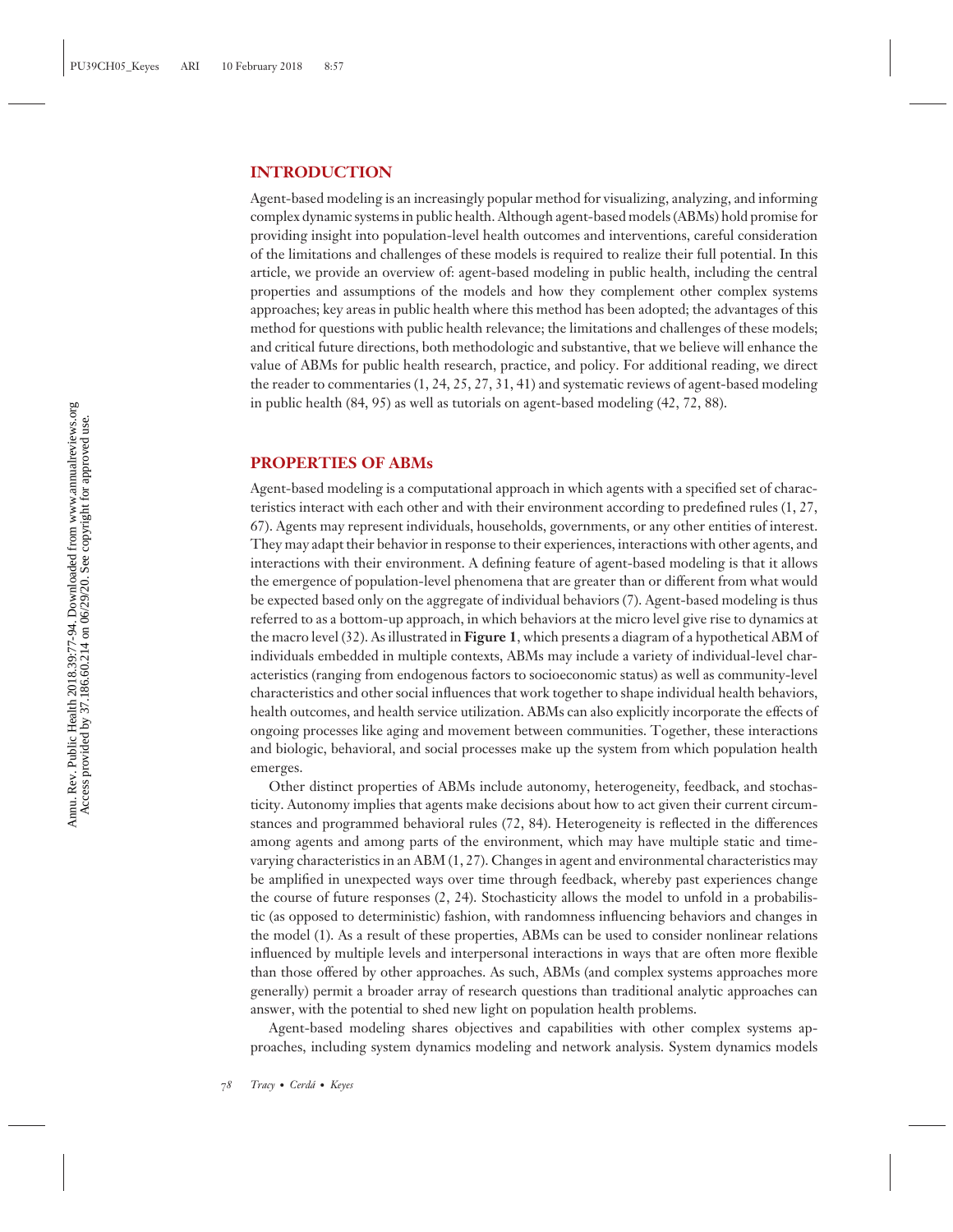

#### **Figure 1**

An illustration of a hypothetical agent-based model. Individual characteristics such as demographics, health behaviors, health conditions, and health service utilization (*blue*) influence and are influenced by community characteristics ( *green*), social ties (*brown*), and other contacts ( *purple*), as well as ongoing processes such as aging and movement through the environment (*orange*). Taken together, these static and time-varying characteristics at multiple levels and the often bidirectional processes that connect them create a system from which population health emerges.

use a series of differential equations to reflect stock variables (e.g., population subgroups) and flows into and out of stocks, including bidirectional relationships (54). Such models are particularly well suited to modeling high-level system behavior in large populations (66, 67). However, typically system dynamics models do not finely specify the micro-level behaviors of individuals, including interactions between individuals and adaptations over time. By contrast, network models can accommodate complex network structures, including the transfer of information, behaviors, and disease across connections (27, 67). Network analysis can be used to examine how and why networks change over time and to test hypotheses regarding their structural and social influences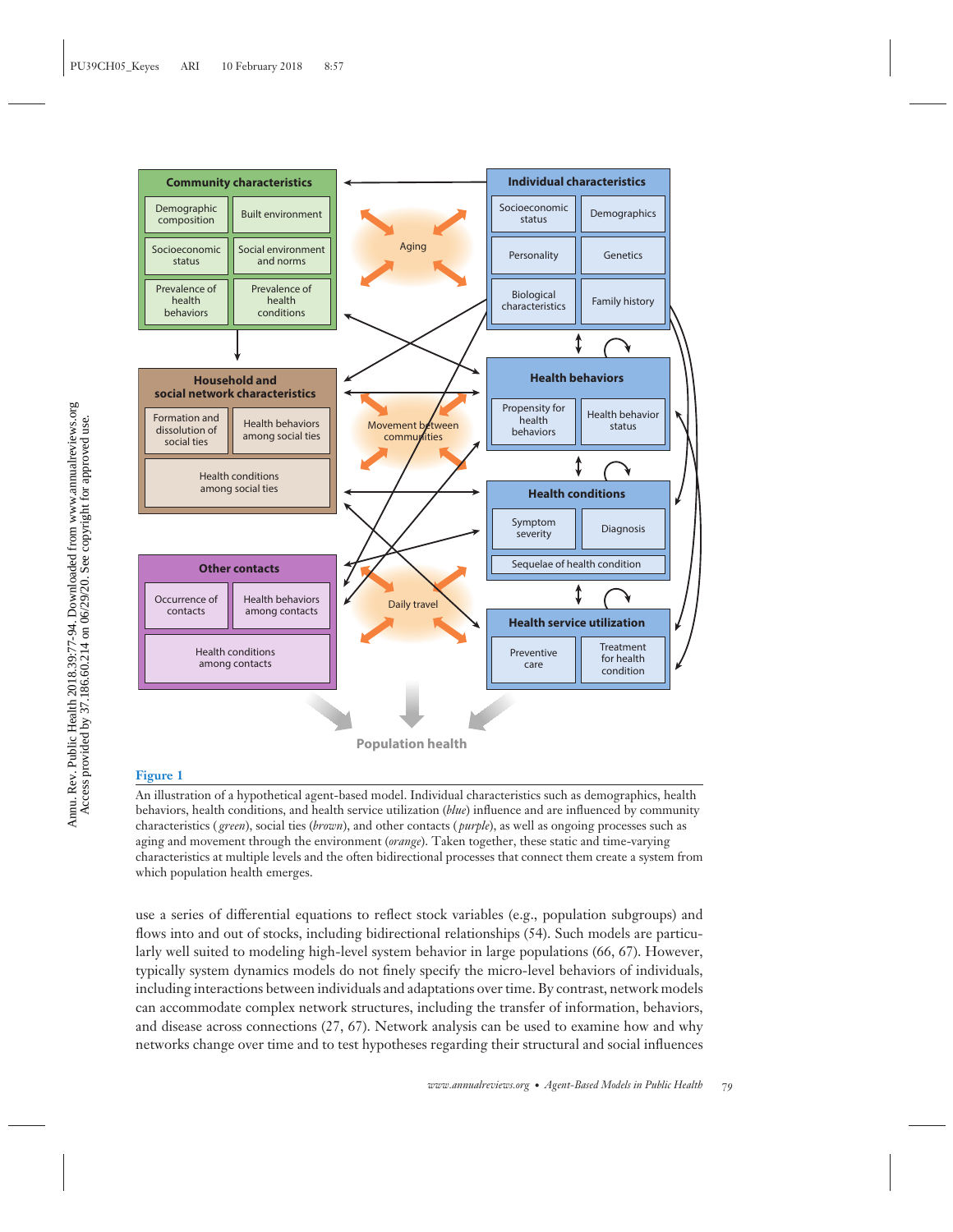on the development of health behaviors and outcomes. However, network analysis is not well suited to considering higher-level system properties. ABMs complement and extend these approaches by incorporating network dynamics while also accounting for multiscale interactions and bidirectional feedback loops.

Systems science approaches like ABM have long been used in fields outside of public health. ABM grew out of the computational and information processing advancements in computer science, mathematics, physics, game theory, and evolutionary science that occurred during the twentieth century, including Von Neumann's cellular automata, Conway's Game of Life, and Holland's genetic algorithms (67, 79). As evidence accumulated that population health outcomes reflect more than the sum of individual risks, emerging from interactions between individuals over time (56), ABMs began to be viewed as a useful tool for public health problems as well. Applications of ABMs in ecology, business, political science, and the social sciences (7, 8, 30, 69, 73, 88) have been influential in the development of ABMs in public health, as well as in the formalization and standardization of these approaches across disciplines (46–48).

#### **APPLICATIONS OF ABMs IN PUBLIC HEALTH**

In public health, agent-based modeling has historically been used almost exclusively to model infectious disease transmission and control in populations. ABMs are a natural fit for modeling infectious disease transmission because interactions between individuals, and individual interactions with local environments, often give rise to population patterns of infectious disease incidence and persistence. However, in the last 15 years, these methods have been increasingly applied to noncommunicable diseases, health behaviors, social epidemiology, and other issues relevant for population health that do not involve traditional infectious processes (84). These ABMs fall along a wide continuum, from abstract representations of a simplified system (43) to realistic simulations of a well-defined population (6).

#### **ABM Applications in Infectious Disease Epidemiology**

Many ABMs of infectious disease transmission rely on the susceptible-infected-recovered (SIR) framework proposed by Kermack and McKendrick in the 1920s (94), in which the flows between susceptible, infected, and recovered states are governed by differential equations (32). ABM extensions of SIR models have been used to introduce individual heterogeneity and more complex network interactions into these traditionally aggregate, compartmental models, providing further insight into infectious processes in real-world settings (15, 32). ABMs of infectious disease have also been widely used to evaluate infection control policies and have thus informed the development of containment strategies by the Centers for Disease Control and Prevention (CDC) and other government agencies (87). Notable ABMs in infectious disease epidemiology include comparisons of vaccination strategies to address a deliberate bioterrorist introduction of smallpox (33, 51), tuberculosis control strategies (82), use of targeted antiviral prophylaxis and social distancing measures to prevent an H5N1 influenza A (bird flu) pandemic (38), contact tracing and quarantine to reduce measles transmission (28), treatment and hygiene procedures to reduce *Clostridium difficile* infection transmission in health care settings (17), evacuation plans in the event of airborne contamination (34), and vaccination strategies against influenza pandemics, including their impact on health care personnel (19, 59). This work includes the Models of Infectious Disease Agent Study (MIDAS), which has brought together a collaborative network of researchers to inform national responses to outbreaks of existing and emerging infectious diseases (101). Recent ABMs have also considered interventions to reduce human immunodeficiency virus (HIV) incidence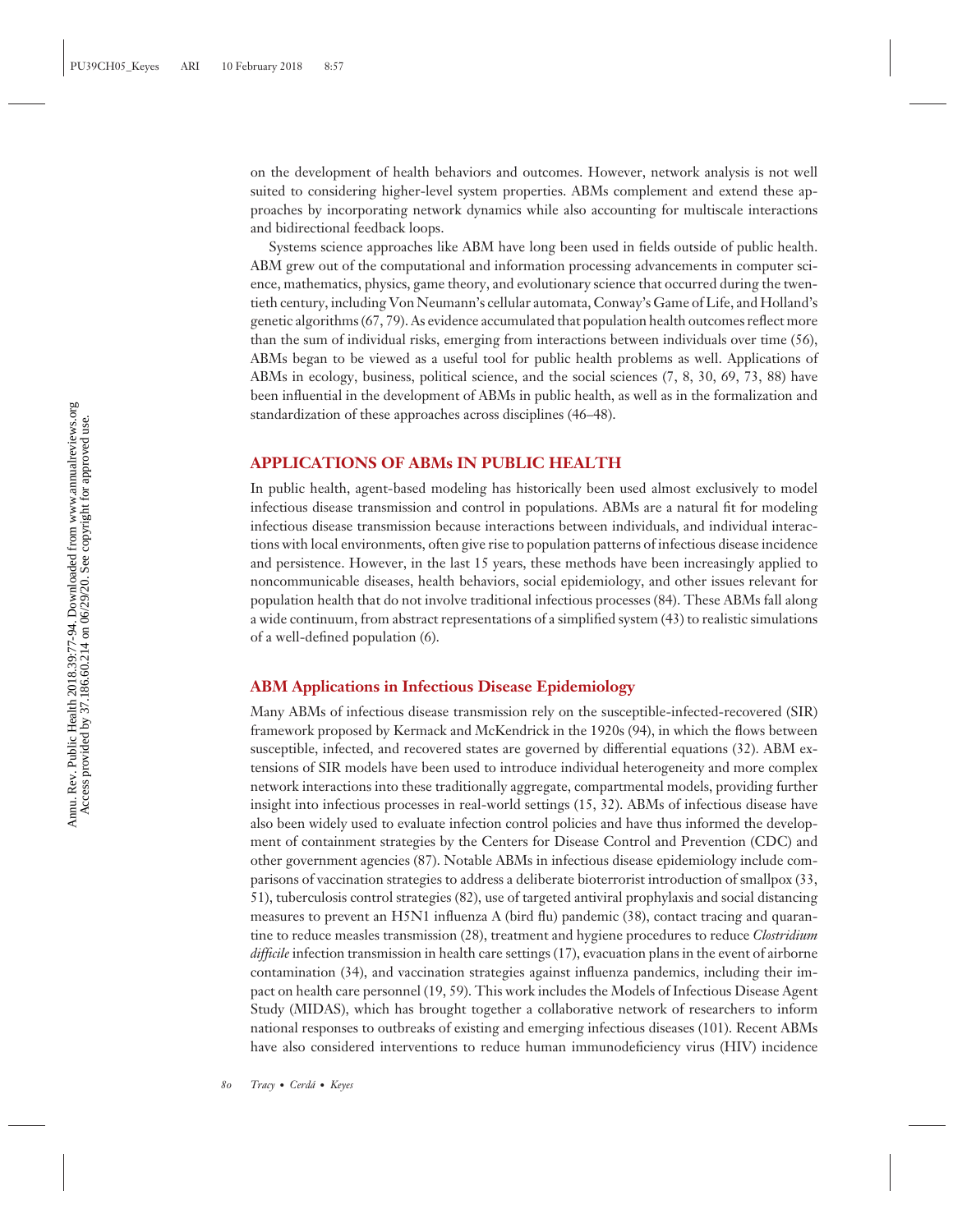(35, 74, 76), including combination strategies addressing both HIV transmission risks and underlying drug use behaviors. ABMs of infectious disease have thus advanced to include increasingly sophisticated parameterization of social networks and environmental influences to best inform public health policy and planning. Furthermore, many of the modeling capabilities developed, extended, and refined through infection-related ABM programs like MIDAS [e.g., census-based synthetic populations, and the Framework for Reconstructing Epidemic Dynamics (FRED)] (45, 104) can be applied to public health problems beyond infectious disease.

#### **ABM Applications in Noncommunicable Disease Control**

The increasing recognition that dependence between individuals and feedback over time are also important to noncommunicable diseases (16, 83) has led to increased applications of ABMs in this area. Obesity and its correlates have been the subject of a plurality of these investigations (84), given the urgency of obesity as a public health problem and the complex influences of biological, behavioral, social, and environmental factors on the risk of obesity over the life course (44, 67). Some of this work was developed by the National Collaborative on Childhood Obesity Research through the Envision project, which aimed to apply systems science methods to identify potential points of intervention to reduce population levels of obesity (70). ABMs of obesity have emphasized the importance of accounting for the clustering of obesity in social networks and neighborhoods, including simulations of social network influences on body weight (52) and joint neighborhood and individual influences on Black/White disparities in body mass index (86). ABMs have also been utilized to study diabetes, illuminating the progression of diabetic retinopathy and the influence of screening on vision loss among diabetic patients (22, 23), as well as the influence of patientprovider interactions on the adoption of continuous glucose monitoring (102). These models have thus made inroads into the understanding of noncommunicable disease development, progression, and treatment, including the role of communities, peers, and providers.

#### **ABM Applications to Health Behaviors**

In addition to assessing disease endpoints in the population, ABMs have also been used to gain insight into health behaviors that increase the risk of disease, as well as potential interventions to reduce risky behaviors like smoking, alcohol consumption, physical inactivity, and unhealthy eating.

ABMs have highlighted the role of social influences on tobacco control policies and smoking behaviors in the population. ABMs of smoking have explored the effects of transitions to electronic cigarette use on population smoking prevalence (14) and the roles of socioeconomic status and social influence on smoking behaviors (13, 90). By explicitly incorporating interactions between individuals, this work has extended conclusions from previous system dynamics models of smoking (61, 62). A recent Institute of Medicine report summarized the usefulness of ABMs for studying the complex, dynamic influences on smoking initiation, cessation, and relapse, and it included recommendations for developing and evaluating ABMs for tobacco control (18). One advantage of these methods over more traditional analytic approaches is their ability to identify the potential unintended consequences of alternative tobacco control strategies. This is important given the tobacco industry's history of successfully adapting its marketing and lobbying plans to address control policies like increased taxation and restrictions on advertising, thereby undermining efforts to reduce smoking in the population (100).

ABMs have also considered the unintended consequences of policies aimed at alcohol consumption and related harms. The SimDrink ABM simulated the behaviors of young people (aged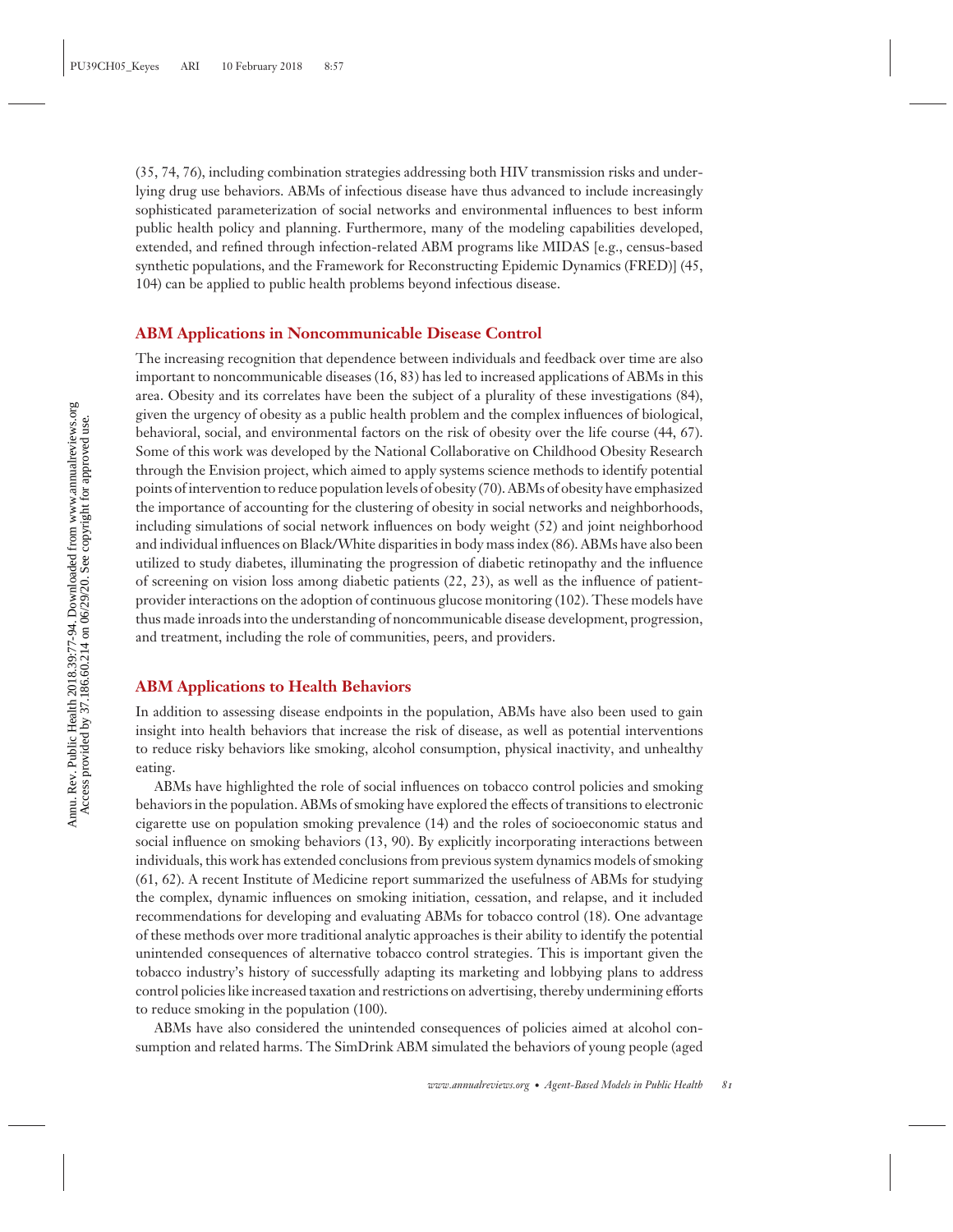18–25 years) during a night out, including the types of venues (e.g., private versus public) visited by groups of friends and the decisions they made about when to go home (93). Population experiences of alcohol-related harms (e.g., verbal aggression and ejection from outlets because of intoxication) were compared under different simulated policies, including extending public transportation hours and instituting "lockout" times after which no one could be admitted to a venue (e.g., two hours before closing). The authors explicitly addressed the possibility that these policies may increase alcohol-related harms by keeping drinkers out later or may merely displace harms from public to private settings. Gorman and colleagues used a more abstract ABM to explore social and environmental influences on drinking behavior (43). Agents could move left or right on a one-dimensional lattice, with movements and transitions between drinking states (e.g., nondrinker, current drinker, former drinker) influenced by the drinking behaviors of other agents they encountered on the lattice. The authors also introduced an on-premise alcohol outlet (i.e., a bar) onto the lattice that attracted current drinkers. ABM results indicated that contact between nondrinkers and drinkers would eventually eliminate nondrinkers from the population, though the amount of time required for that to occur varied according to the frequency of agent movement and contact between agents and to whether there was a bar on the lattice around which current drinkers clustered, thus limiting their interaction with nondrinkers and former drinkers. These findings highlight how contacts between individuals and between individuals and alcohol outlets shape population levels of drinking behavior. This supports theoretical work by Gruenewald (49) on "assortative drinking," whereby individuals with similar preferences and behaviors cluster together at particular drinking venues, reinforcing potentially hazardous drinking norms.

ABMs have been used to demonstrate the importance of environmental influences on physical activity, independent of individual and peer preferences. For example, Yang and colleagues (107) developed an ABM that modeled individual walking behaviors in a simulated city. Walking ability was a function of age, whereas walking preferences were influenced by previous walking experiences, by seeing others walking, and by the walking attitudes of friends and family members, thereby incorporating learning and adaptation. Population patterns, including inequalities in walking across socioeconomic status, were observed under different distributions of land use and safety, thereby accounting for environmental influences. This model was extended to also consider the influence of different interventions (e.g., improving the safety level of certain areas, increasing positive attitudes towards walking) on walking behaviors (108). Yang and colleagues also developed other ABMs to investigate influences on children's active travel to school (106), including optimizing the so-called walking school bus, in which students walk to school in groups led by adults, following a planned route with designated "bus stops" (109). These studies all highlighted the importance of land-use distributions and equity of environmental resources on walking behaviors and on the effectiveness of interventions aimed at increasing physical activity. Other scholars have developed additional ABMs to examine changes in transportation infrastructure on walking behaviors (60) and to implement a customizable tool aimed at enhancing walkability around designated areas (5), further capitalizing on the ability of these models to incorporate feedback between individuals and their environment.

ABMs of diet have also highlighted the importance of feedback between individuals and the environment. Auchincloss and colleagues used an ABM to explore determinants of income inequalities in diet (3). Households could decide to patronize specific stores based on food prices, store distance, and preferences for healthy foods, whereas stores could decide to relocate or change their offerings based on customer preferences. Model results indicated that income differentials in diet emerged as a result of the segregation of healthy food sources and high-income households from less healthy food sources and low-income households. The authors proceeded to show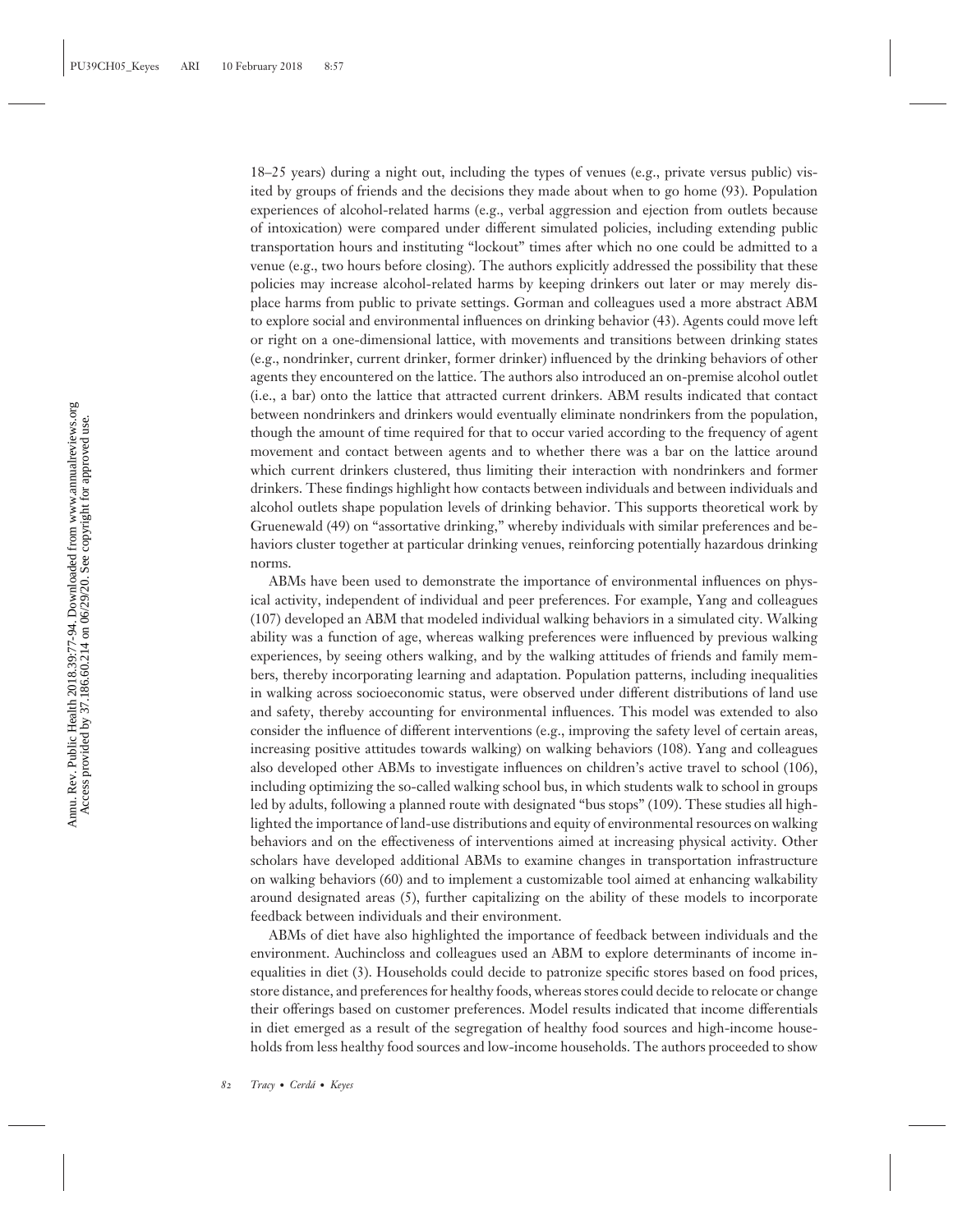that changing food preferences among low-income households in combination with reducing the prices of healthy foods could eliminate income differentials in diet. Blok and colleagues developed a related model simulating household food consumption and food outlet distribution and changes in a city in the Netherlands (6). Income inequalities in healthy food consumption were reduced by eliminating residential segregation, lowering the prices of healthy foods, and increasing preferences for healthy food consumption through mass media education campaigns. Li and colleagues (63) also explored the potential effect of education campaigns on healthy food consumption by using an ABM to simulate individuals, social networks, and food outlets in New York City (NYC) neighborhoods. Individuals' daily dietary choices were influenced by demographic characteristics, food access, price sensitivity, taste preferences, and health beliefs, with taste preferences and health beliefs in turn influenced by the individuals' friends in the model. A mass media marketing campaign and community nutrition education program was assumed to increase the influence of healthy peers on food consumption choices by 10%, resulting in a substantial increase in fruit and vegetable consumption and thus highlighting the positive influence of social norms.

#### **ABM Applications in Social Epidemiology**

As demonstrated by the ABMs exploring social network and place effects on health, agent-based modeling is particularly well suited to examining questions of interest in social epidemiology, which often involve collective behaviors, distributions of resources, and other social conditions that serve as fundamental causes of disease (39, 65). In line with this work, a recent ABM by our group has explored the social production and propagation of violence and tested alternate strategies for reducing violence and its consequences (10–12). Specifically, we created a virtual representation of the adult population of NYC, distributed across NYC neighborhoods. Violent experiences among individuals in the model were governed by interactions with other agents, sociodemographic characteristics, mental health symptoms, past histories of violence, and neighborhood characteristics, in addition to the actions of police officers and, in some model specifications, "violence interrupters" (i.e., community members trained to mitigate occurrences of violence and retaliation). The model compared universal and targeted experiments increasing neighborhood collective efficacy to reduce violence. The universal experiment was characterized by a small increase in collective efficacy across the whole city, whereas the targeted experiment intensified efforts to increase collective efficacy but only in high-violence neighborhoods (10). The results of these experimental conditions were contrasted under different hypothetical scenarios, including complete racial and economic residential segregation versus complete random mixing. We found that the universal experiment led to greater reductions in violent victimization across all groups, but racial/ethnic inequalities in violence persisted in the presence of racial and economic segregation. Only by reducing segregation through artificial random mixing across the environment were racial/ethnic inequalities in violence eliminated through increased neighborhood collective efficacy. In a subsequent iteration of the model, we investigated whether a population-level violence prevention intervention (i.e., hot-spots policing) versus an individual-level treatment intervention (i.e., increased access to cognitive behavioral therapy) could lead to a greater reduction in violencerelated posttraumatic stress disorder (PTSD) in the population (12). Each approach resulted in only a modest reduction in violent victimization and violence-related PTSD, with the joint implementation of both approaches resulting in similar reductions in a shorter time frame. We then compared hot-spots policing with Cure Violence (9, 11), a community-based approach to violence prevention in which violence interrupters and outreach workers engage with high-risk individuals in the community to reduce the risk of violence. We found that combining the criminal justice approach of hot-spots policing with the public health approach of Cure Violence produced greater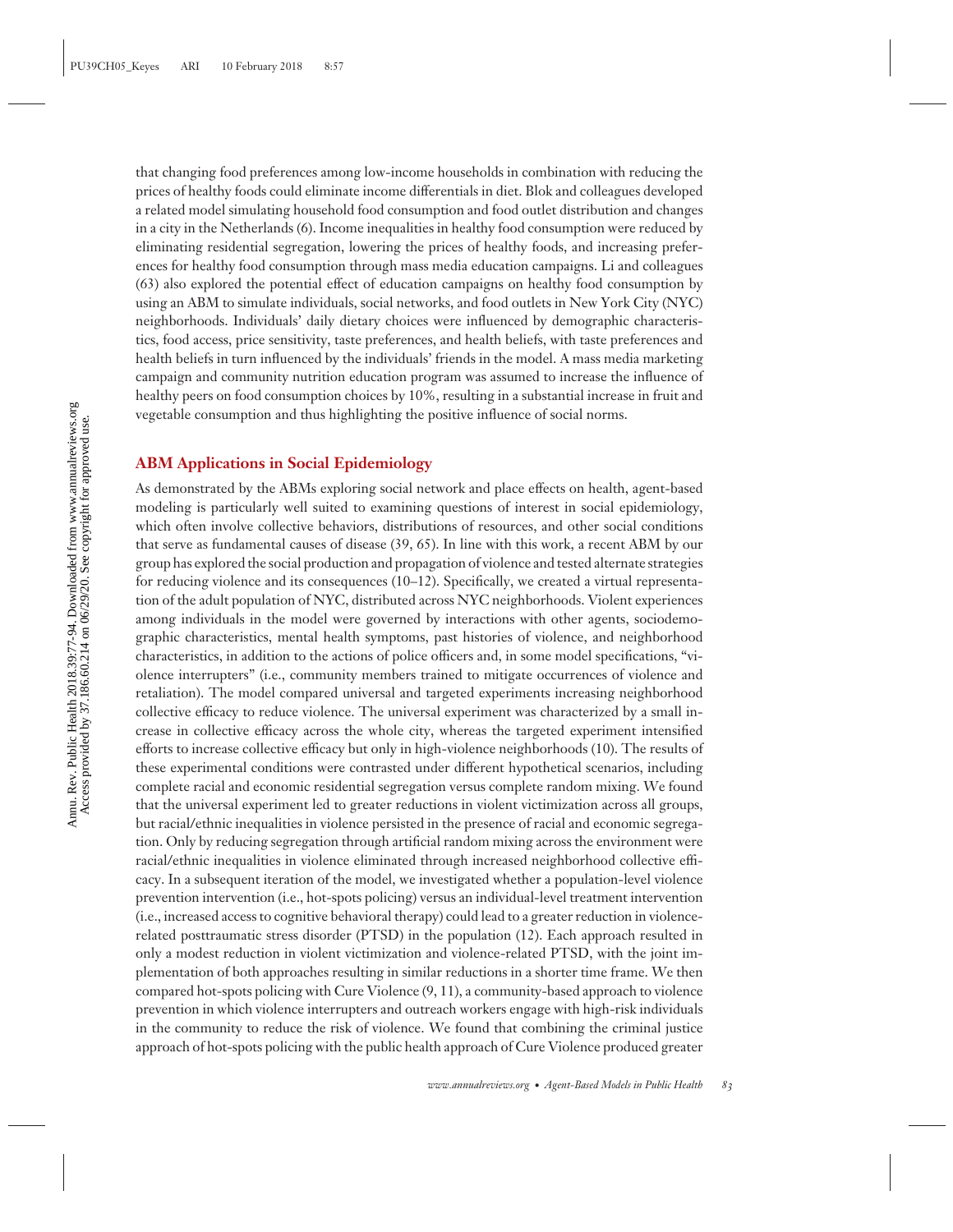reductions in population levels of violence than either approach alone, reiterating the advantages of investing in multiple synergistic strategies.

Yonas and colleagues (110) also explored universal versus targeted approaches to crime in an ABM in which juvenile agents committed offenses according to their individually perceived risk and reward of doing so, which was influenced by the levels of adult criminal reporting near their location. Community-wide and spatially focused interventions aimed at increasing reporting by adults reduced offenses, with community-wide interventions affording greater reductions but also requiring greater resources. Lum and colleagues extended this work on the individual interactions that give rise to violence and other criminal offenses in an ABM that investigated the transmission of incarceration (68). The authors used a susceptible-infected-susceptible (SIS) model, in which individuals move between susceptible and infected states, to simulate incarceration transmission in a social network consisting of friends and family across multiple generations. The model reproduced observed racial inequalities in incarceration by applying differential Black and White sentences for drug possession, but it also showed that the transmission of incarceration between connected individuals was necessary to produce the incarceration and recidivism patterns observed in reality. The authors concluded that harsher sentences may increase, rather than deter, criminal behavior within social networks, and they recommended efforts to reduce the transmission of incarceration within networks, echoing other recent calls for further work aimed at understanding the transmission of violence within social networks (98).

These examples illustrate the wide applicability of agent-based modeling to public health problems, from infectious disease to violence. Scholars have also developed ABMs to inform the provision of health care services, including access to primary care services after a disaster (50), care coordination among patients with serious mental health problems (55), and participation in community-based oral health programs (78). Together, this body of work illustrates the ability of agent-based modeling to test competing theories and evaluate interventions in the presence of complex nonlinear influences.

#### **STRENGTHS OF ABMs APPLIED TO PUBLIC HEALTH PROBLEMS**

Fundamentally, the two primary objectives of ABMs in public health are to explain and to predict population health outcomes, accounting for aspects of the complex system in which population health arises. These objectives also lead to the primary strengths of ABMs for public health research, practice, and policy: These models provide insight into the underlying mechanisms that give rise to health behaviors and outcomes (as well as inequalities in those behaviors and outcomes), and they can be used to conduct virtual experiments of interventions and policies to reduce the population burden of disease.

#### **Insight into Causal Mechanisms**

Given their bottom-up nature, ABMs have been touted as one way to gain further insight into the mechanisms through which population patterns arise. In the words of Joshua Epstein (29, p. 43), "if you didn't grow it, you didn't explain its emergence," which highlights the importance of generating a pattern to understand how that pattern came about (32). In a now classic example of using an ABM to generate an observed pattern, Schelling (91, 92) used a simple checkerboard model in which households preferred that a certain proportion of their neighbors be their own color to demonstrate the generation of population patterns of racial segregation that were much starker than individual preferences seemed to imply. Other ABMs mentioned above also exemplify this generation approach: Racial disparities in violence and income disparities in diet resulted from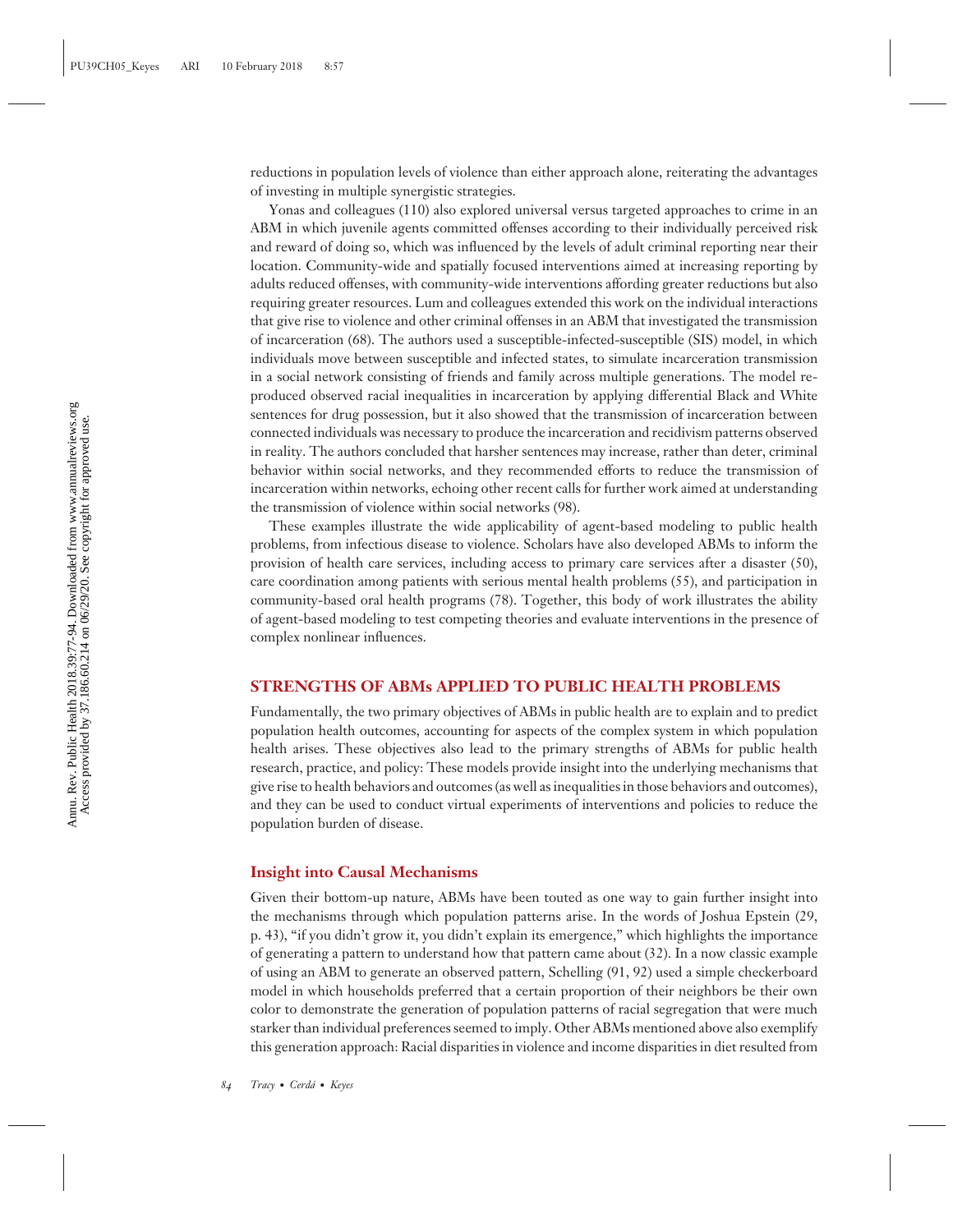residential segregation in the ABMs developed by Cerda and colleagues (10) and Auchincloss and ´ colleagues (3), respectively, and patterns of incarceration and weight change were driven by social network influences in the ABMs developed by Lum and colleagues (68) and Hammond & Ornstein (52), respectively. In an example from infectious disease epidemiology, Kumar and colleagues (57) used an ABM to test whether differential exposure to influenza in areas with larger household size, higher population density, and younger age distributions was sufficient to generate area-level inequalities in influenza rates, finding that differential susceptibility was also necessary. ABMs are well suited to the exploration of causal mechanisms given their ability to incorporate multiple interacting causes and to test competing theories about causation, thus further elucidating what we do and do not know about how a given outcome arises (41, 83, 99). One challenge to the use of ABMs for identifying causal mechanisms is the fact that several model configurations may successfully generate the expected population patterns, so scholars cannot always be certain that they have hit on the right explanation (1, 27). However, with appropriate attention to the plausibility of model assumptions, ABMs have great potential for providing causal insights that are intractable using other approaches.

#### **Insight into Public Health Policy**

In addition to providing clues into causal mechanisms, ABMs can be used to implement counterfactual simulations that may be infeasible in the real world, allowing what-if scenarios and virtual policy experiments. In particular, multiple simulations of the model can be run, observing population outcomes under different treatment conditions and thereby enabling counterfactual contrasts in which all other aspects of the population remain the same  $(27, 75)$ . Not only can multiple policies or interventions be compared, but ABMs can also be used to identify the minimum "dose" of an intervention or the optimal combination of interventions needed to achieve a desired effect. For example, in Cerdá and colleagues' (11) ABM of violence, a combined intervention approach led to an 11% reduction in the annual prevalence of violent victimization. Implementing each intervention alone would have required far greater resources and time to achieve the same result. Because ABMs are simplified versions of reality, researchers, policy makers, and other stakeholders are cautioned to interpret results of these in silico experiments qualitatively, as indicating what approaches may be maximally effective, rather than quantitatively, as providing precise numbers of health crises that will be averted or lives that will be saved (25, 27, 97). Recent methodological work in this area has attempted to explicate the conditions under which ABMs may best be interpreted as counterfactual simulations, including when multiple causal effects interact, when interference (i.e., the situation in which one individual's exposure affects other individuals' outcomes) is of explicit interest, and when system behavior is well defined and not overly sensitive to initial conditions (75).

Besides facilitating the comparison of population health outcomes under alternate intervention or policy scenarios, ABMs also allow exploration of the conditions under which these interventions may achieve their best results as well as their unintended consequences. As described above, we showed that racial disparities in violence remained intractable when residential racial and economic segregation was high, despite substantial increases in neighborhood collective efficacy under simulated interventions (10). Similarly, in Yang and colleagues' (108) model of walking behavior, changes in attitudes towards walking or improvements in safety levels were not sufficient to induce changes in walking behaviors if other features of the environment (e.g., land-use mix) were not conducive to walking. The ability of ABMs to incorporate feedback and adaptation is particularly important in evaluating hypothetical interventions, especially when interventions may change behaviors, social networks, or environments in ways that may negate the desired positive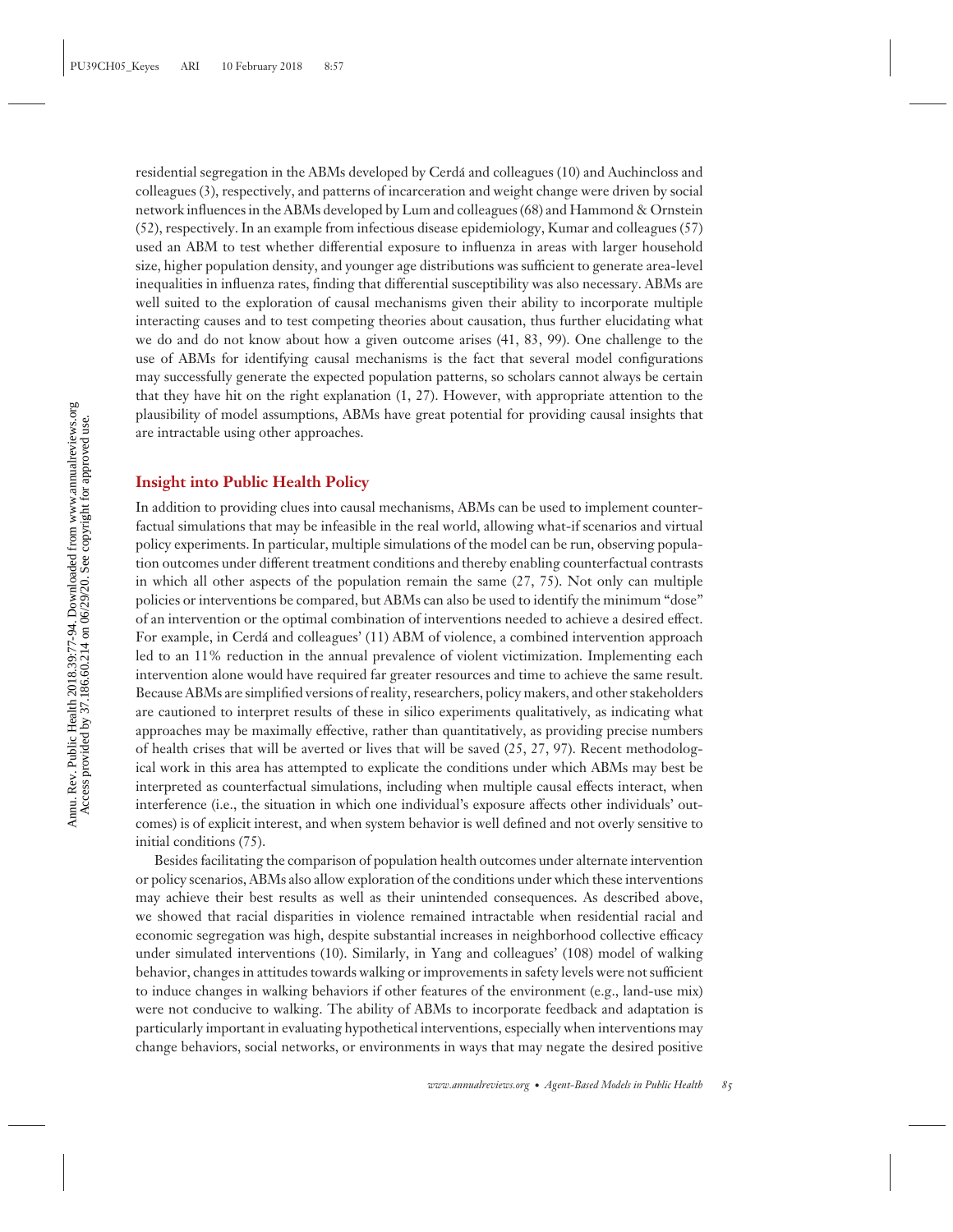intervention effects (96). ABMs can also provide insight into the net effect of an intervention that may positively influence one outcome (e.g., increased use of active transport modalities to reduce obesity) but negatively influence another outcome (e.g., increased risk of injuries through active transport) (77, 97).

The process of developing an ABM is often presented as a major strength of this approach (1, 2, 25, 26). Creating a conceptual framework for an ABM (like that pictured in **Figure 1**) brings together diverse stakeholders and lays bare assumptions about the aspects of a particular system and how they work together to produce population health outcomes. Model development and calibration highlight gaps in knowledge and empiric data about the underlying system. As a whole, this process generates new hypotheses and allows more expansive research questions to be considered.

#### **LIMITATIONS OF ABMs APPLIED TO PUBLIC HEALTH PROBLEMS**

Despite the insights made possible by these methods, ABMs also have several important limitations and challenges that derive from the nature of ABM development and parameterization and warrant careful consideration when interpreting model results.

One of the foremost challenges in designing and implementing an ABM is the palpable tension between model simplicity and model realism.Modelers are repeatedly cautioned to follow the KISS principle (keep it simple, stupid), championed by Robert Axelrod (4), but they are also encouraged to take advantage of the complexity permitted in ABMs to capture critical elements of the system in well-defined populations in order to generate meaningful results for potential interventions and public health planning (53, 58). Finding a balance between the desire for simplified representations of reality and the need to include enough complex elements to provide new insights, then, becomes a true art (53), which is developed through trial and error and openness to adaptation in the face of mistakes. We must not be too wedded to the idea of our model that we fail to recognize when its complexity limits its meaningful interpretation, thereby defeating the purpose of modeling. Rather, we must take a sensible approach to building our models, gradually adding in complexity when warranted and working with diverse stakeholders to identify the essential elements needed for our model to be credible and useful (2, 25, 95). We can also consider including random effects in our model to capture other unspecified influences, as in Gorman and colleagues' (43) and traditional statistical approaches, with the potential of further parsing out these effects in subsequent iterations of the model.

Compounding the uncertainties of model resolution are the challenges of model parameterization in the absence of empiric data. When empiric data are available, they often come from observational studies conducted in specific populations that may have different distributions of causal partners than the intended target population of the ABM (54, 103). As such, we may base our model specification on data that are subject to confounding as well as questionable transportability. There is a fundamental conundrum here: We want to use these models to gain insight into causal mechanisms and counterfactual contrasts, but we often rely on observational data from studies that were incapable of exploring causal mechanisms and counterfactual contrasts (26). Furthermore, we are often left with little to no empiric data on the very elements of the model that represent its greatest advantage over more traditional approaches: social network influences and the strength of interactions between units. These situations highlight the need for creativity in developing our models to reflect both quantitative and qualitative knowledge (85), for transparency about model assumptions and their implications (83), and for refined validation techniques to bolster confidence in our model results (53). Validation itself is challenging when empiric data are scarce because, ideally, data used for validation purposes should be independent of those used to build and calibrate the model.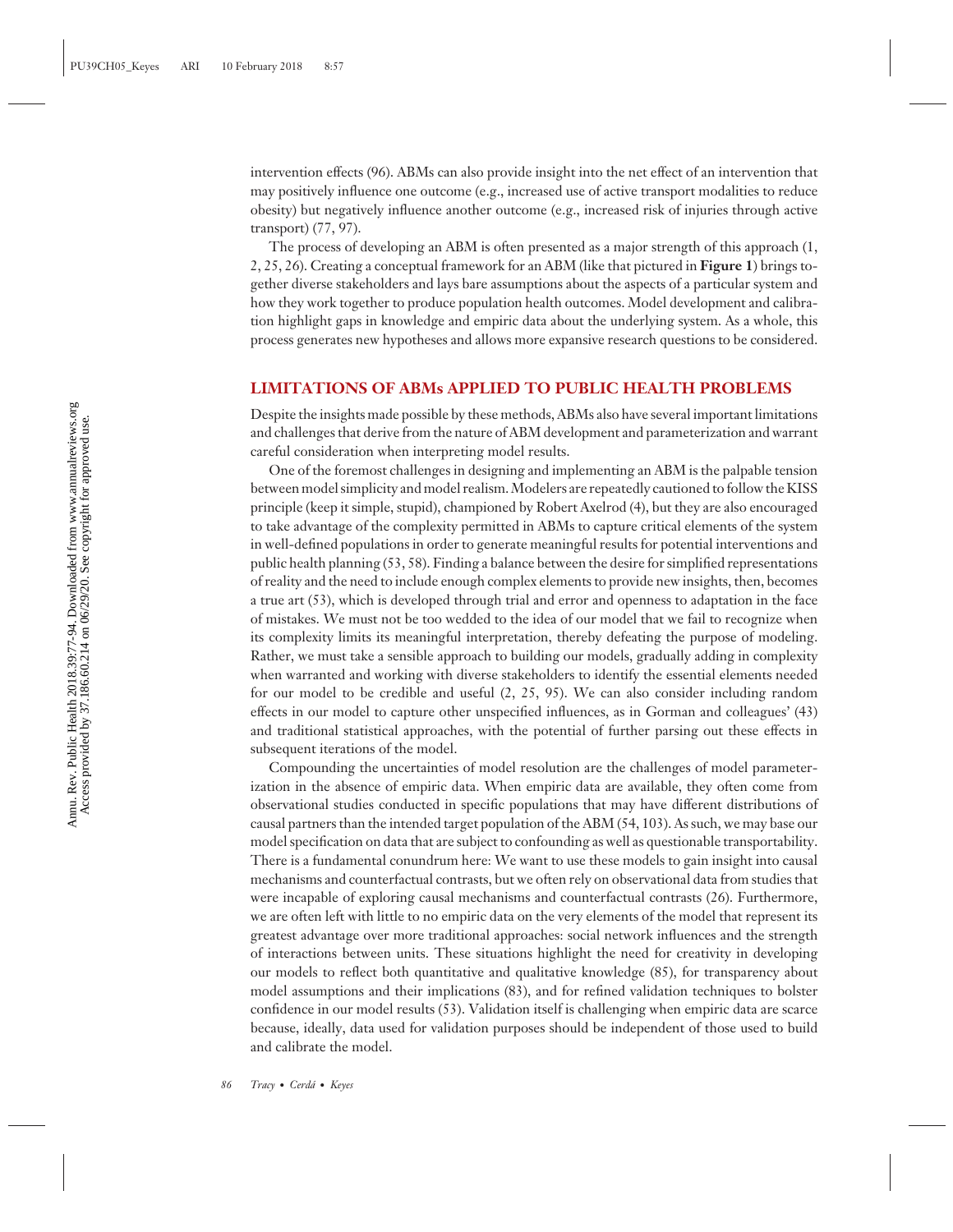In addition to the difficulties in defining the appropriate scope of the model and in parameterizing and validating it, simulating interventions and policies often proves challenging, though it is a key objective of this work. Many public health–related ABMs estimate population health outcomes assuming that interventions had a certain level of effect (for example, reduced unhealthy eating by 10% or 20%), but do not as of yet have sufficient data to simulate the steps of the intervention that would lead to such a reduction. Although these modeling exercises may be useful in making qualitative comparisons between interventions theorized or observed in randomized trials to have different magnitudes of effects, they do not advance the desired outcome of ABMs, which is to understand how and why different interventions are successful at improving population health (89).

Finally, as others have noted  $(2, 27)$ , there are many logistical hurdles to successful implementation of ABMs in public health. Such hurdles include lack of training in these modeling techniques among public health students, researchers, and professionals (67, 71, 88), as well as the significant burden of time and computing resources needed to develop, run, and validate these models.

#### **FUTURE DIRECTIONS FOR AGENT-BASED MODELING IN PUBLIC HEALTH**

Despite these limitations and challenges, ABMs remain a promising tool for informing public health research, practice, and policy. We now discuss future methodologic and substantive directions in agent-based modeling that we believe will move this field forward and address some of the challenges noted above.

#### **Improving the Methodology of ABMs in Public Health**

Given the need for reproducibility as agent-based modeling becomes more widely used in public health, we echo others in calling for the widespread adoption of systematic protocols for calibration, verification, validation, and model reporting (2, 33, 95). Many ABM studies in public health follow the ODD (overview, design concepts, and details) protocol in describing the methods used (45, 46; for examples, see the supplementary materials of References 10 and 12), and we agree that this aids in understanding what was done in a particular simulation and how it could be replicated or extended. Given that the ODD protocol was developed by modelers in disciplines other than public health (primarily ecology) (46, 47), we note that the public health modeling community has much to learn about best practices in ABM methodology from other disciplines that have been involved in this work far longer. This is particularly true with respect to validation, which has been rather underdeveloped in public health ABM applications, contributing to skepticism and a perceived lack of robustness of these methods (100). Extensive reviews of ABM validation have been offered in other disciplines, including ecology and economics (36, 40, 64, 105). Besides increasing confidence in model results, validation techniques like uncertainty analysis and global sensitivity analysis have the potential to at least partially resolve the tension of model resolution discussed earlier, by elucidating whether particular parameters contribute to the explanatory power of the model or a simpler model would be just as informative (64). As others have noted (2, 75), ABMs in public health would benefit from the adoption of systematic protocols for ABM validation, including best practices identified in other disciplines such as observing model behavior when parameters are set to extreme values and behavioral rules are modified (20). Alternative approaches to empirical validation, including consideration of face validity and companion modeling [in which subject matter experts are involved in the modeling process and assessment of model credibility (20, 80)] may be particularly relevant for public health questions for which empiric data are lacking. To this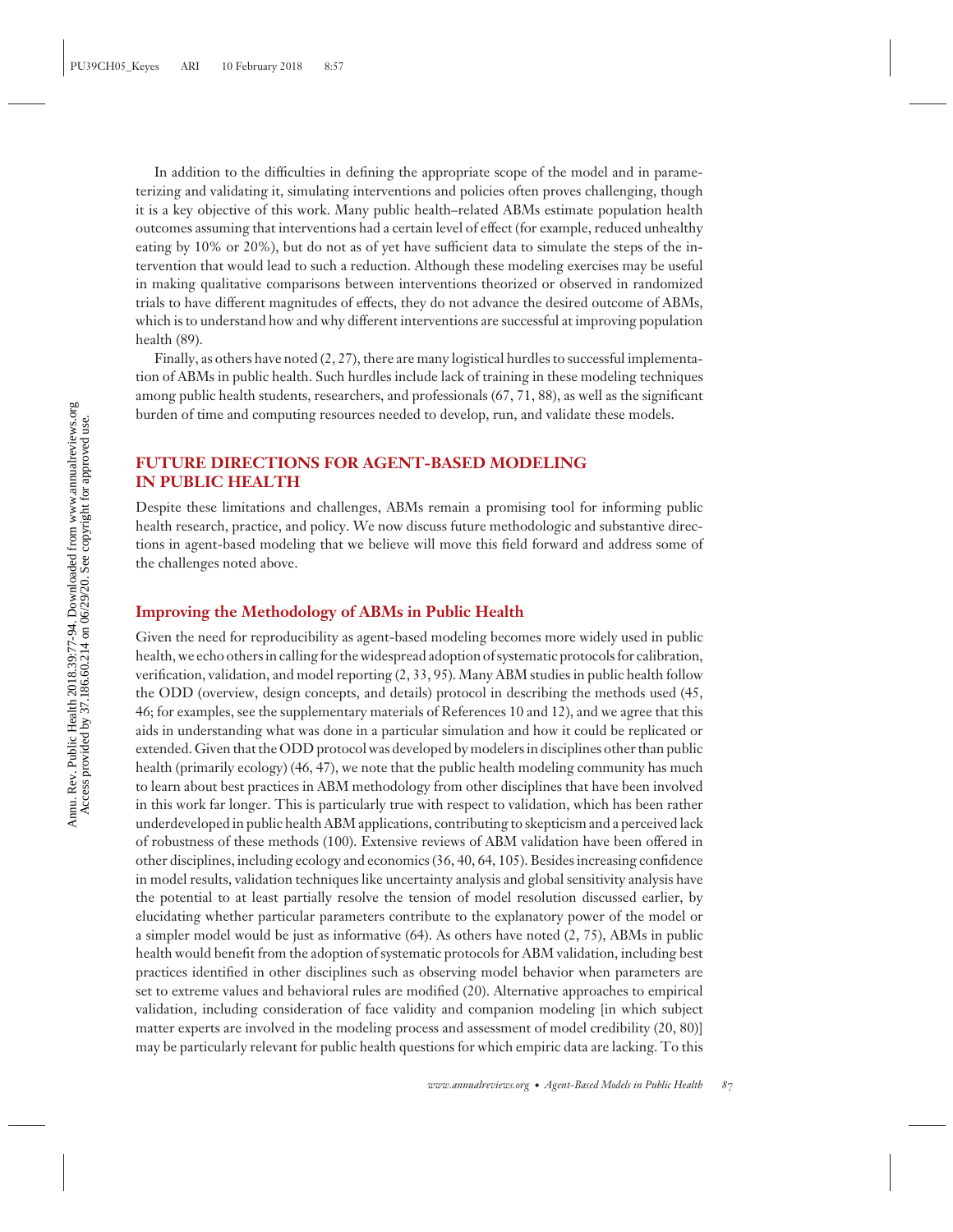end, academic-public partnerships may be critical in bringing together both the modeling and the substantive expertise necessary to develop a credible ABM for a particular public health problem (37). Creating accessible, user-friendly interfaces through which public health practitioners and policy makers could tailor ABM specifications to their particular settings would also promote further adoption of these methods, greater usefulness of the model results, and more opportunities for independent assessments of their credibility (5).

In addition to drawing on methodologic work from other disciplines, the field of public health offers its own unique methodological contributions to agent-based modeling. This includes efforts to formalize the role of these models in causal inference (75). In particular, explicit comparisons of ABMs with other causal modeling approaches like marginal structural models and the parametric g-formula would highlight the assumptions required by each method and the particular insights made possible by an agent-based modeling approach. Recently, Murray and colleagues (81) used a comparison of ABMs with g-formula strategies to estimate the causal effect of antiretroviral therapy on 12-month mortality among a simulated sample of persons with HIV. They demonstrated that ABMs result in bias when assumptions are not met regarding time-dependent confounding, mediation, and the transportability of causal estimates. Such limitations are not unique to ABMs, yet they highlight the methodological work that remains to be accomplished in promoting ABMs that yield insights for public health.

Many ABMs in public health utilize abstract representations of the physical environment, which may be perfectly appropriate if environmental influences are not of central importance to the model objectives. Following the lead of the MIDAS group and others (21, 101), however, public health modelers may want to consider the potential for additional insight through explicitly integrating in their models geographic information systems (GIS) data, which can be accommodated in most ABM software packages. The availability of big data from electronic medical records and mobile devices may also present opportunities for ABMs—for example, by including the use of cell phone data to simulate social network connections and interactions between individuals (58)—especially given the limited collection of network data in observational studies. One challenge in this area will be to continue weighing the value of increased model complexity against the need to derive meaningful inferences from the model output.

Model complexity in terms of multiscale interactions also presents unique challenges for agentbased modeling in public health. In many cases, these interactions are of central interest when modeling the system in which health arises: Are forces acting synergistically, antagonistically, or additively? However, data on these joint effects are scarce. Just as systems modeling may provide insight into the causal pathways leading to health outcomes (83), the agent-based modeling process itself presents an opportunity to systematically test alternative specifications of interaction effects in order to gain insight into plausible joint effects.

Finally, despite the advantages of ABMs in terms of highlighting the data that are needed to understand a particular public health system (1, 2), examples of data collection that have resulted from ABM exercises (which could then be used in future ABM development) are difficult to find. However, following the modeling cycle through its circular path (i.e., from model development to model implementation to data collection and back to model development) would present real opportunities to advance knowledge about public health problems. Similarly, our understanding of many public health problems would benefit from using complementary modeling approaches in an iterative fashion rather than relying too heavily on one statistical or systems science approach (54, 85). Many of the current ABM applications in public health end with tentative statements about their potential usefulness, with the implicit caveat that the model assumptions may be questioned and that empirical data grounding the model may be lacking. It is time we address these weaknesses through improved validation efforts, targeted data collection, and complementary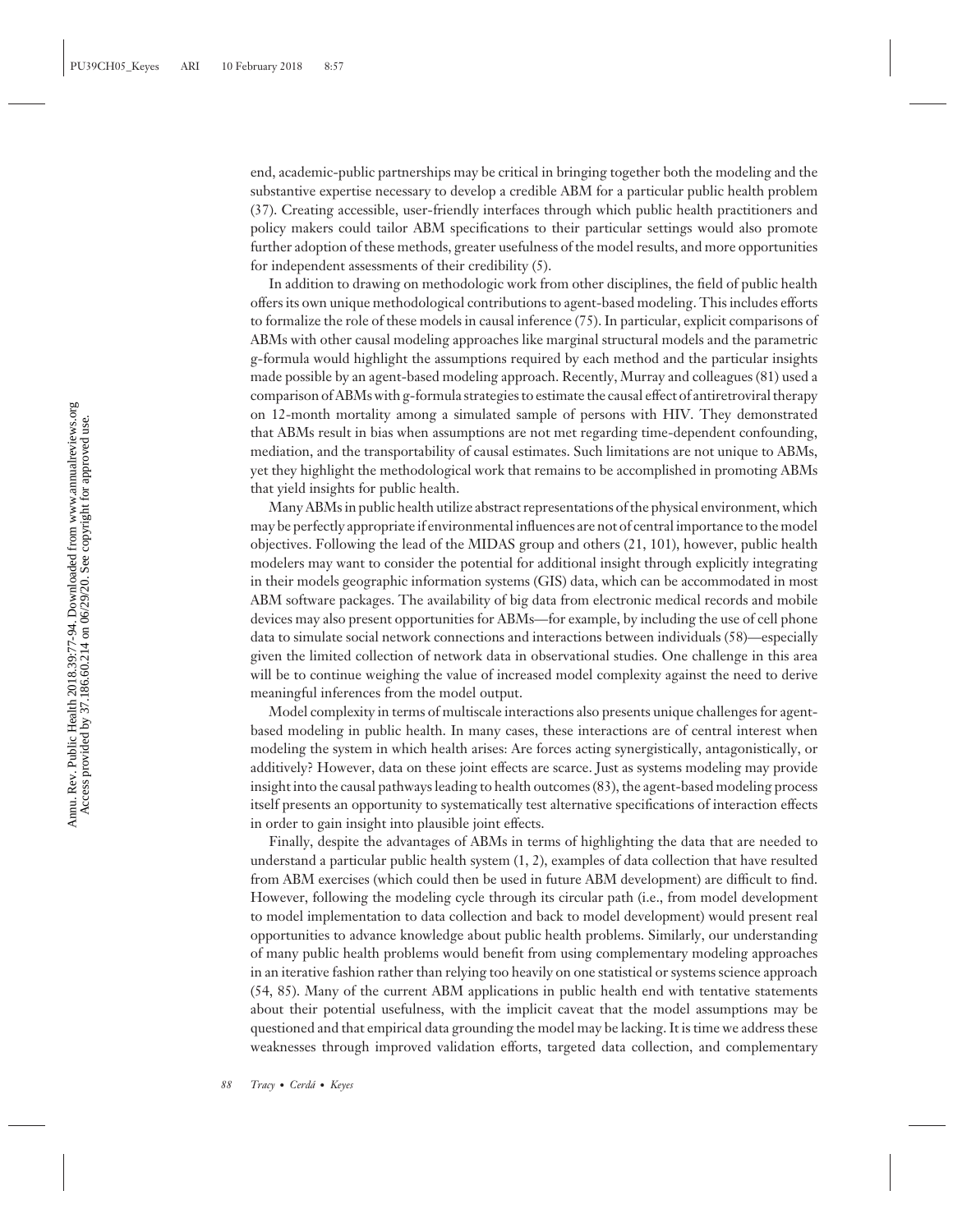modeling approaches in order to increase the payoffs from the modeling enterprise and to enable real conclusions about public health practice and policy.

#### **Broadening the Substantive Focus of ABMs in Public Health**

In addition to methodological improvements, the substantive focus of current ABM applications also needs attention. We suggest that ABMs in public health would benefit from less of a focus on one particular health condition or behavior and more of a broader consideration of interrelated health conditions and behaviors. This would allow for the exploration of the net effects of given policies on population health (97) and lead to greater understanding of comorbidity and other adaptive relations between health behaviors and outcomes.We expect that formulating a life course approach within ABMs (e.g., evaluating the influence of experiences and interventions at different developmental stages on trajectories of disease) will be particularly fruitful in understanding the origin and perpetuation of health disparities (24). Finally, we would encourage researchers to include multiple types of risk factors in their models in order to identify linkages across scales; this may include genetics, biology, behavior, environment, and networks. Although empiric data may not be available to parameterize the joint effects of these multiple levels of influence and to model the interrelations between them, the process of modeling may provide insight into how these factors work together to produce disease. At the same time, an appropriate balance is needed in identifying the aspects of the system that are most relevant for a particular problem, rather than trying to model the system as a whole (85). With this balance in mind, expanding the application of ABMs in public health in these and other ways stands to increase our ability to understand and intervene to improve population health.

#### **DISCLOSURE STATEMENT**

The authors are not aware of any affiliations, memberships, funding, or financial holdings that might be perceived as affecting the objectivity of this review.

#### **ACKNOWLEDGMENTS**

This work was supported in part by a grant from the National Institute on Drug Abuse (R21 DA041154).

#### **LITERATURE CITED**

- 1. Auchincloss AH, Diez Roux AV. 2008. A new tool for epidemiology: the usefulness of dynamic-agent models in understanding place effects on health. *Am. J. Epidemiol.* 168(1):1–8
- 2. Auchincloss AH, Garcia LMT. 2015. Brief introductory guide to agent-based modeling and an illustration from urban health research. *Cad. Saude Publica* 31(Suppl. 1):65–78
- 3. Auchincloss AH, Riolo RL, Brown DG, Cook J, Diez Roux AV. 2011. An agent-based model of income inequalities in diet in the context of residential segregation. *Am. J. Prev. Med.* 40(3):303–11
- 4. Axelrod R. 1997. Advancing the art of simulation in the social sciences. In *Simulating Social Phenomena*, ed. R Conte, R Hegselmann, P Terna, pp. 21–40. Berlin: Springer
- 5. Badland H, White M, Macaulay G, Eagleson S, Mavoa S, et al. 2013. Using simple agent-based modeling to inform and enhance neighborhood walkability. *Int. J. Health Geogr.* 12:58
- 6. Blok DJ, de Vlas SJ, Bakker R, van Lenthe FJ. 2015. Reducing income inequalities in food consumption: explorations with an agent-based model. *Am. J. Prev. Med.* 49(4):605–13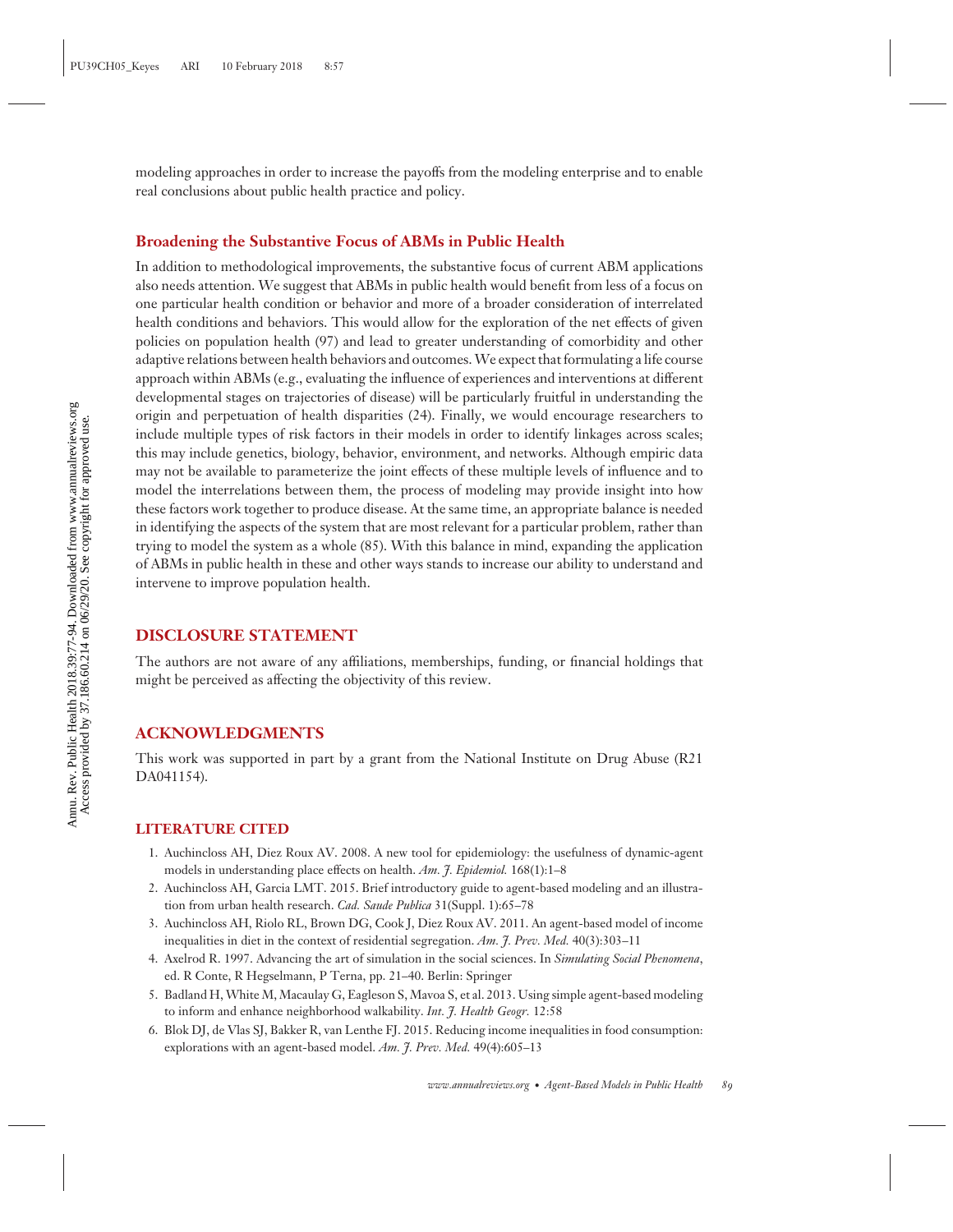- 7. Bonabeau E. 2002. Agent-based modeling: methods and techniques for simulating human systems. *PNAS* 99(Suppl. 3):7280–87
- 8. Bruch EE, Mare RD. 2006. Neighborhood choice and neighborhood change. *Am. J. Sociol.* 112(3):667– 709
- 9. Butts JA, Roman CG, Bostwick L, Porter JR. 2015. Cure violence: a public health model to reduce gun violence. *Annu. Rev. Public Health* 36:39–53
- 10. Cerda M, Tracy M, Ahern J, Galea S. 2014. Addressing population health and health inequalities: the ´ role of fundamental causes. *Am. J. Public Health* 104(Suppl. 4):S609–19
- 11. Cerda M, Tracy M, Keyes KM. 2018. Reducing urban violence: a contrast of public health and criminal ´ justice approaches. *Epidemiology* 29(1):142–50
- 12. Cerda M, Tracy M, Keyes KM, Galea S. 2015. To treat or to prevent? Reducing the population burden ´ of violence-related post-traumatic stress disorder. *Epidemiology* 26(5):681–89
- 13. Chao D, Hashimoto H, Kondo N. 2015. Dynamic impact of social stratification and social influence on smoking prevalence by gender: an agent-based model. *Soc. Sci. Med.* 147:280–87
- 14. Cherng ST, Tam J, Christine PJ,Meza R. 2016.Modeling the effects of e-cigarettes on smoking behavior: implications for future adult smoking prevalence. *Epidemiology* 27(6):819–26
- 15. Chowell G, Sattenspiel L, Bansal S, Viboud C. 2016. Mathematical models to characterize early epidemic growth: a review. *Phys. Life Rev.* 18:66–97
- 16. Christakis NA, Fowler JH. 2007. The spread of obesity in a large social network over 32 years. *N. Engl. J. Med.* 357(4):370–79
- 17. Codella J, Safdar N, Heffernan R, Alagoz O. 2015. An agent-based simulation model for Clostridium difficile infection control. *Med. Decis. Mak.* 35(2):211–29
- 18. Comm. Assess. Agent-Based Model. Inf. Tob. Prod. Regul., Board Popul. Health Public Health Pract., Inst. Med. 2015. *Assessing the Use of Agent-Based Models for Tobacco Regulation*. Washington, DC: Natl. Acad. Press
- 19. Cooley P, Lee BY, Brown S, Cajka J, Chasteen B, et al. 2010. Protecting health care workers: a pandemic simulation based on Allegheny County. *Influenza Other Respir. Viruses* 4(2):61–72
- 20. Cooley P, Solano E. 2011. Agent-based model (ABM) validation considerations. *Proc. SIMUL 2011: Third Int. Conf. Adv. Syst. Simul., Barcelona, Spain, Oct. 23–29*, pp. 126–31
- 21. Crooks AT. 2010. Constructing and implementing an agent-based model of residential segregation through vector GIS. *Int. J. Geogr. Inf. Sci.* 24(5):661–75
- 22. Day TE, Ravi N, Xian H, Brugh A. 2013. An agent-based modeling template for a cohort of veterans with diabetic retinopathy. *PLOS ONE* 8(6):e66812
- 23. Day TE, Ravi N, Xian H, Brugh A. 2014. Sensitivity of diabetic retinopathy associated vision loss to screening interval in an agent-based/discrete event simulation model. *Comput. Biol. Med.* 47:7–12
- 24. Diez Roux AV. 2011. Complex systems thinking and current impasses in health disparities research. *Am. J. Public Health* 101(9):1627–34
- 25. Diez Roux AV. 2015. Health in cities: Is a systems approach needed? *Cad. Saude Publica* 31(Suppl. 1):9–13
- 26. Diez Roux AV. 2015. Invited commentary: the virtual epidemiologist—promise and peril. *Am. J. Epidemiol.* 181(2):100–2
- 27. El-Sayed AM, Scarborough P, Seemann L, Galea S. 2012. Social network analysis and agent-based modeling in social epidemiology. *Epidemiol. Perspect. Innov.* 9(1):1
- 28. Enanoria WTA, Liu F, Zipprich J, Harriman K, Ackley S, et al. 2016. The effect of contact investigations and public health interventions in the control and prevention of measles transmission: a simulation study. *PLOS ONE* 11(12):e0167160
- 29. Epstein JM. 1999. Agent-based computational models and generative social science. *Complexity* 4(5):41– 60
- 30. Epstein JM. 2002. Modeling civil violence: an agent-based computational approach. *PNAS* 99(Suppl. 3):7243–50
- 31. Epstein JM. 2009. Modelling to contain pandemics. *Nature* 460(7256):687
- 32. Epstein JM, Axtell RL. 1996. *Growing Artificial Societies: Social Science from the Bottom Up*. Washington, DC: Brookings Inst. Press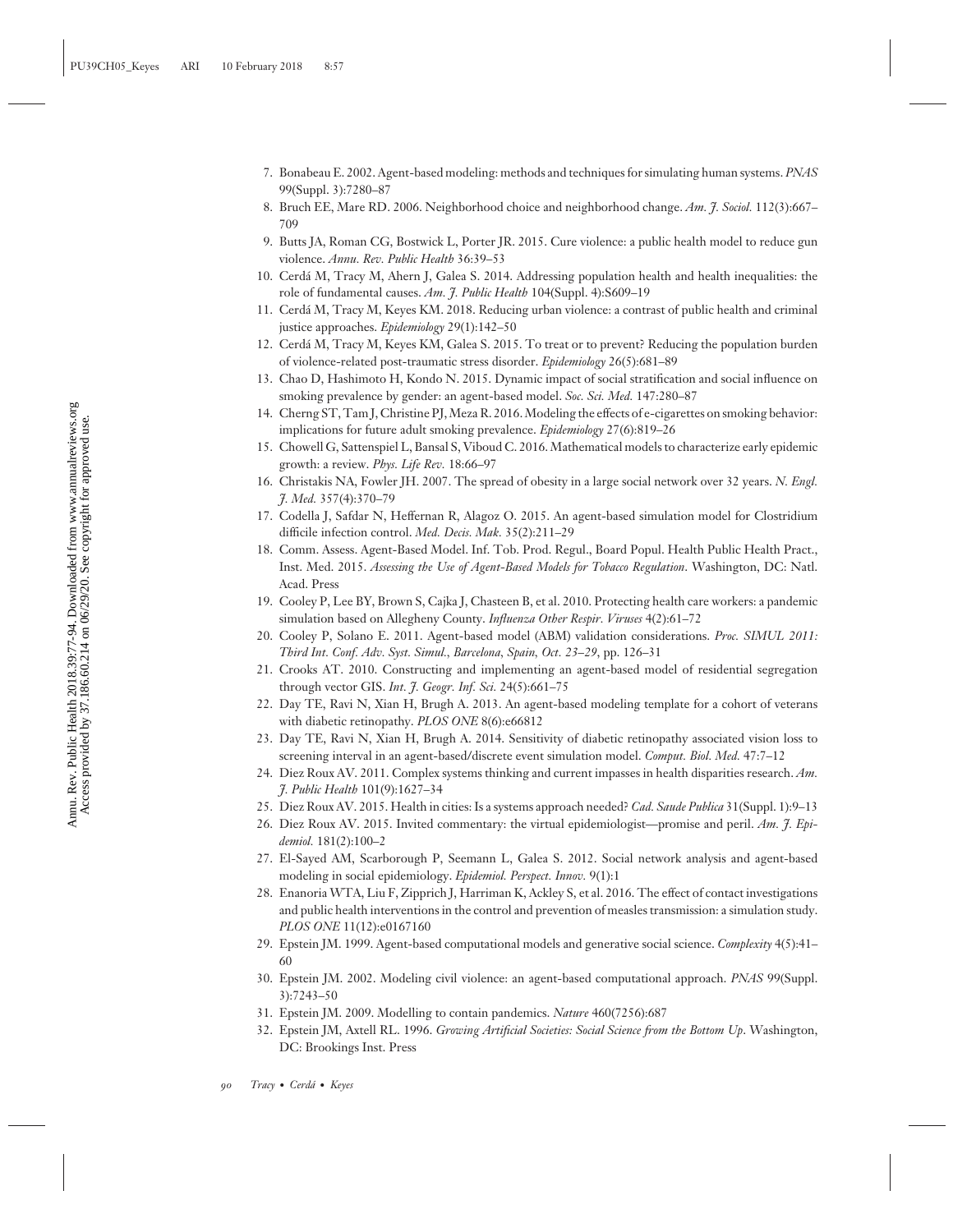- 33. Epstein JM, Cummings DAT, Chakravarty S, Singha RM, Burke DS, eds. 2004. *Toward a Containment Strategy for Smallpox Bioterror: An Individual-Based Computational Approach*. Washington, DC: Brook. Inst. Press
- 34. Epstein JM, Pankajakshan R, Hammond RA. 2011. Combining computational fluid dynamics and agentbased modeling: a new approach to evacuation planning. *PLOS ONE* 6(5):e20139
- 35. Escudero DJ, Lurie MN, Mayer KH, Weinreb C, King M, et al. 2016. Acute HIV infection transmission among people who inject drugs in a mature epidemic setting. *AIDS* 30(16):2537–44
- 36. Fagiolo G, Moneta A, Windrum P. 2007. A critical guide to empirical validation of agent-based models in economics: methodologies, procedures, and open problems. *Comput. Econ.* 30(3):195–226
- 37. Ferencik R, Minyard K. 2011. Systems thinking in injury prevention: an innovative model for informing state and local policies. *West. J. Emerg. Med.* 12(3):273–74
- 38. Ferguson NM, Cummings DAT, Cauchemez S, Fraser C, Riley S, et al. 2005. Strategies for containing an emerging influenza pandemic in Southeast Asia. *Nature* 437(7056):209–14
- 39. Fink DS, Keyes KM, Cerda M. 2016. Social determinants of population health: a systems sciences ´ approach. *Curr. Epidemiol. Rep.* 3(1):98–105
- 40. Fonoberova M, Fonoberov VA, Mezic I. 2013. Global sensitivity/uncertainty analysis for agent-based ´ models. *Reliab. Eng. Syst. Saf.* 118:8–17
- 41. Galea S, Riddle M, Kaplan GA. 2010. Causal thinking and complex system approaches in epidemiology. *Int. J. Epidemiol.* 39(1):97–106
- 42. Gilbert N. 2007. *Agent-Based Models*. Los Angeles: SAGE. 1st ed.
- 43. Gorman DM, Mezic J, Mezic I, Gruenewald PJ. 2006. Agent-based modeling of drinking behavior: a preliminary model and potential applications to theory and practice. *Am. J. Public Health* 96(11):2055–60
- 44. Gov. Off. Sci. 2007. *Reducing obesity: obesity system map*. Gov. Off. Sci., London. **[https://www.gov.uk/](https://www.gov.uk/government/publications/reducing-obesity-obesity-system-map) [government/publications/reducing-obesity-obesity-system-map](https://www.gov.uk/government/publications/reducing-obesity-obesity-system-map)**
- 45. Grefenstette JJ, Brown ST, Rosenfeld R, DePasse J, Stone NTB, et al. 2013. FRED (a Framework for Reconstructing Epidemic Dynamics): an open-source software system for modeling infectious diseases and control strategies using census-based populations. *BMC Public Health* 13:940
- 46. Grimm V, Berger U, Bastiansen F, Eliassen S, Ginot V, et al. 2006. A standard protocol for describing individual-based and agent-based models. *Ecol. Model.* 198:115–26
- 47. Grimm V, Berger U, DeAngelis DL, Polhill JG, Giske J, Railsback SF. 2010. The ODD protocol: a review and first update. *Ecol. Model.* 221:2760–68
- 48. Grimm V, Revilla E, Berger U, Jeltsch F, Mooij WM, et al. 2005. Pattern-oriented modeling of agentbased complex systems: lessons from ecology. *Science* 310(5750):987–91
- 49. Gruenewald PJ. 2007. The spatial ecology of alcohol problems: niche theory and assortative drinking. *Addiction* 102(6):870–78
- 50. Guclu H, Kumar S, Galloway D, Krauland M, Sood R, et al. 2016. An agent-based model for addressing the impact of a disaster on access to primary care services. *Disaster Med. Public Health Prep.* 10(3):386–93
- 51. Halloran ME, Longini IM, Nizam A, Yang Y. 2002. Containing bioterrorist smallpox. *Science* 298(5597):1428–32
- 52. Hammond RA, Ornstein JT. 2014. A model of social influence on body mass index. *Ann. N. Y. Acad. Sci.* 1331:34–42
- 53. Hupert N, Xiong W, Mushlin A. 2008. The virtue of virtuality: the promise of agent-based epidemic modeling. *Transl. Res. J. Lab. Clin. Med.* 151(6):273–74
- 54. Ip EH, Rahmandad H, Shoham DA, Hammond R, Huang TT-K, et al. 2013. Reconciling statistical and systems science approaches to public health. *Health Educ. Behav.* 40(Suppl. 1):S123–31
- 55. Kalton A, Falconer E, Docherty J, Alevras D, Brann D, Johnson K. 2016. Multi-agent-based simulation of a complex ecosystem of mental health care. *J. Med. Syst.* 40(2):39
- 56. Koopman JS, Lynch JW. 1999. Individual causal models and population system models in epidemiology. *Am. J. Public Health* 89(8):1170–74
- 57. Kumar S, Piper K, Galloway DD, Hadler JL, Grefenstette JJ. 2015. Is population structure sufficient to generate area-level inequalities in influenza rates? An examination using agent-based models. *BMC Public Health* 15:947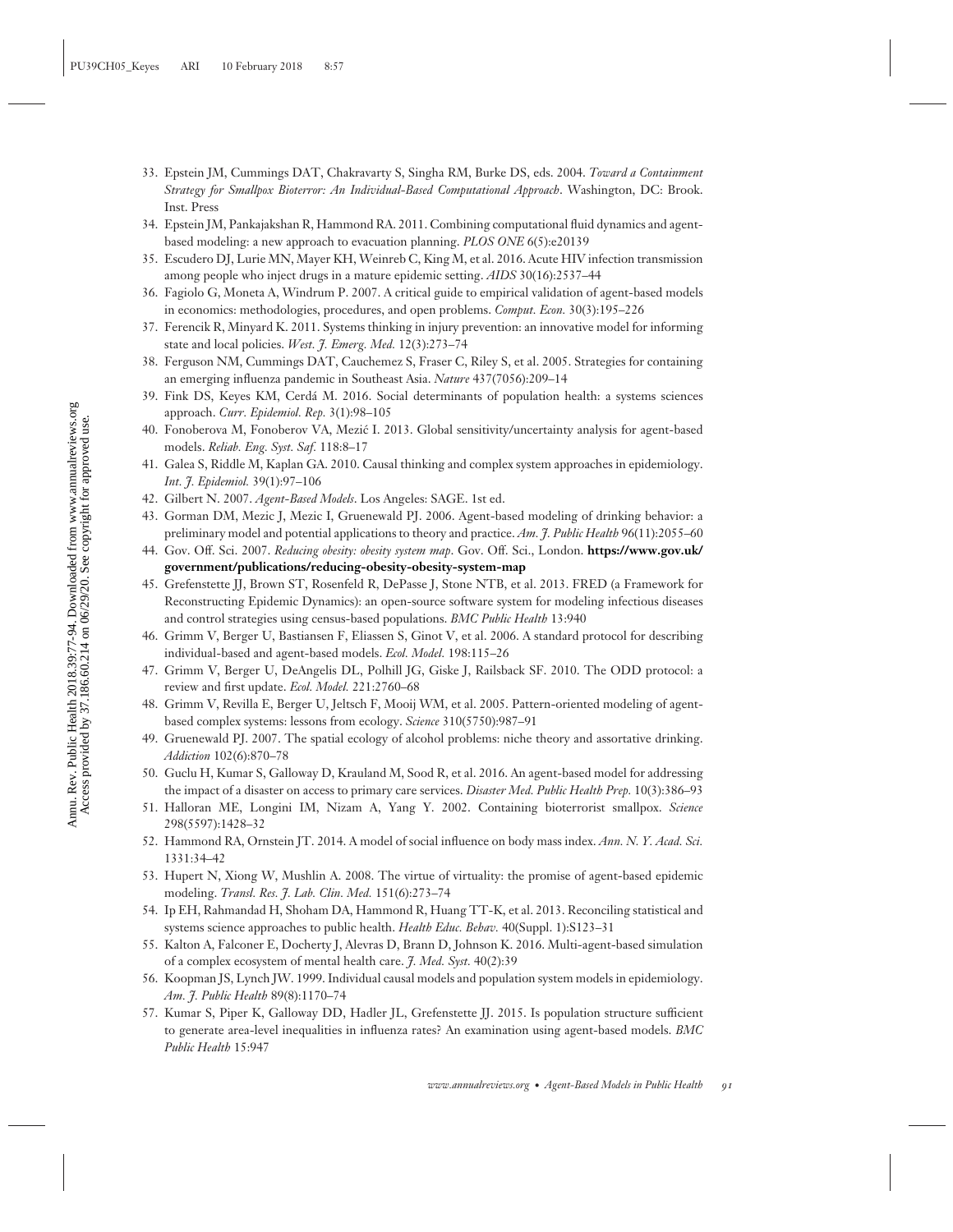- 58. Laskowski M, Demianyk BCP, Friesen MR, McLeod RD, Mukhi SN. 2011. Improving agent based models and validation through data fusion. *Online J. Public Health Inform.* 3(2). **[https://doi.org/10.5210/](https://doi.org/10.5210/ojphi.v3i2.3607) [ojphi.v3i2.3607](https://doi.org/10.5210/ojphi.v3i2.3607)**
- 59. Lee BY, Brown ST, Korch GW, Cooley PC, Zimmerman RK, et al. 2010. A computer simulation of vaccine prioritization, allocation, and rationing during the 2009 H1N1 influenza pandemic. *Vaccine* 28(31):4875–79
- 60. Lemoine PD, Cordovez JM, Zambrano JM, Sarmiento OL, Meisel JD, et al. 2016. Using agent based modeling to assess the effect of increased Bus Rapid Transit system infrastructure on walking for transportation. *Prev. Med.* 88:39–45
- 61. Levy DT, Bauer JE, Lee H-R. 2006. Simulation modeling and tobacco control: creating more robust public health policies. *Am. J. Public Health* 96(3):494–98
- 62. Levy DT, Meza R, Zhang Y, Holford TR. 2016. Gauging the effect of U.S. tobacco control policies from 1965 through 2014 using SimSmoke. *Am. J. Prev. Med.* 50(4):535–42
- 63. Li Y, Zhang D, Pagan JA. 2016. Social norms and the consumption of fruits and vegetables across New ´ York City neighborhoods. *J. Urban Health Bull. N. Y. Acad. Med.* 93(2):244–55
- 64. Ligmann-Zielinska A, Kramer DB, Spence Cheruvelil K, Soranno PA. 2014. Using uncertainty and sensitivity analyses in socioecological agent-based models to improve their analytical performance and policy relevance. *PLOS ONE* 9(10):e109779
- 65. Link BG, Phelan J. 1995. Social conditions as fundamental causes of disease. *J. Health Soc. Behav.* 35:80– 94
- 66. Lofgren E. 2017. Systems dynamics models. In *Systems Science and Population Health*, ed. AM El-Sayed, S Galea, pp. 77–85. New York: Oxford Univ. Press
- 67. Luke DA, Stamatakis KA. 2012. Systems science methods in public health: dynamics, networks, and agents. *Annu. Rev. Public Health* 33:357–76
- 68. Lum K, Swarup S, Eubank S, Hawdon J. 2014. The contagious nature of imprisonment: an agent-based model to explain racial disparities in incarceration rates. *J. R. Soc. Interface* 11(98):20140409
- 69. Lustick I. 2000. Agent-based modelling of collective identity: testing constructivist theory. *J. Artif. Soc. Soc. Simul.* 3(1):1
- 70. Mabry PL, Bures RM. 2014. Systems science for obesity-related research questions: an introduction to the theme issue. *Am. J. Public Health* 104(7):1157–59
- 71. Mabry PL, Milstein B, Abraido-Lanza AF, Livingood WC, Allegrante JP. 2013. Opening a window on systems science research in health promotion and public health. *Health Educ. Behav.* 40(Suppl. 1):S5–8
- 72. Macal CM, North MJ. 2010. Tutorial on agent-based modelling and simulation. *J. Simul.* 4(3):151–62
- 73. Magliocca NR, Brown DG, Ellis EC. 2013. Exploring agricultural livelihood transitions with an agentbased virtual laboratory: global forces to local decision-making. *PLOS ONE* 8(9):e73241
- 74. Marshall BDL, Friedman SR, Monteiro JFG, Paczkowski M, Tempalski B, et al. 2014. Prevention and treatment produced large decreases in HIV incidence in a model of people who inject drugs. *Health Aff. (Millwood)* 33(3):401–9
- 75. Marshall BDL, Galea S. 2015. Formalizing the role of agent-based modeling in causal inference and epidemiology. *Am. J. Epidemiol.* 181(2):92–99
- 76. Marshall BDL, Paczkowski MM, Seemann L, Tempalski B, Pouget ER, et al. 2012. A complex systems approach to evaluate HIV prevention in metropolitan areas: preliminary implications for combination intervention strategies. *PLOS ONE* 7(9):e44833
- 77. McClure RJ, Adriazola-Steil C, Mulvihill C, Fitzharris M, Salmon P, et al. 2015. Simulating the dynamic effect of land use and transport policies on the health of populations. *Am. J. Public Health* 105(Suppl. 2):S223–29
- 78. Metcalf SS, Northridge ME, Widener MJ, Chakraborty B, Marshall SE, Lamster IB. 2013. Modeling social dimensions of oral health among older adults in urban environments. *Health Educ. Behav.* 40(Suppl. 1):S63–73
- 79. Mitchell M. 2011. *Complexity: A Guided Tour*. Oxford, UK: Oxford Univ. Press. 1st ed.
- 80. Moss S. 2008. Alternative approaches to the empirical validation of agent-based models. *J. Artif. Soc. Soc. Simul.* 11(1):5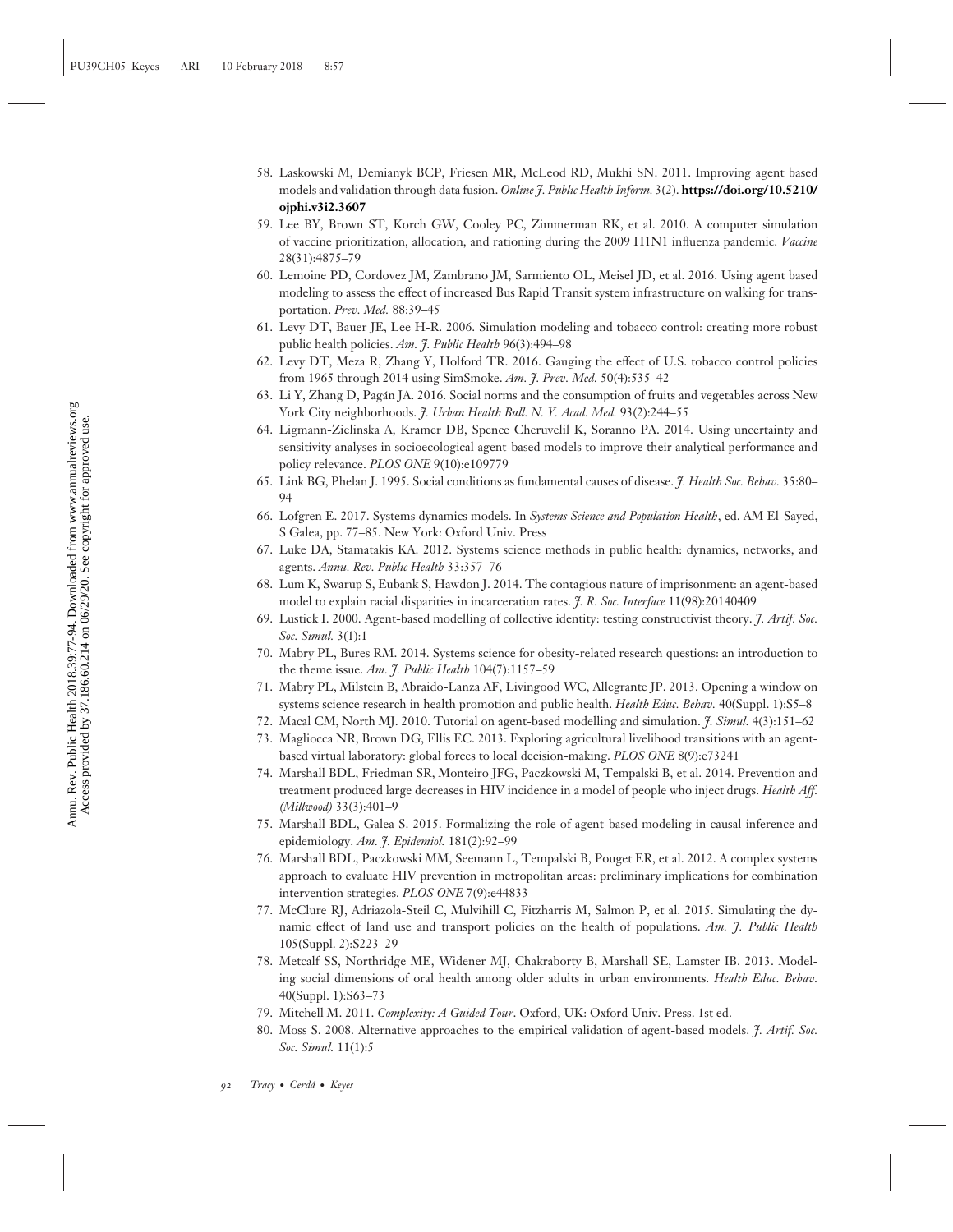- 81. Murray EJ, Robins JM, Seage GR, Freedberg KA, Hernan MA. 2017. A comparison of agent-based models and the parametric g-formula for causal inference. *Am. J. Epidemiol.* 186(2):131–42
- 82. Murray M. 2002. Determinants of cluster distribution in the molecular epidemiology of tuberculosis. *PNAS* 99(3):1538–43
- 83. Ness RB, Koopman JS, Roberts MS. 2007. Causal system modeling in chronic disease epidemiology: a proposal. *Ann. Epidemiol.* 17(7):564–68
- 84. Nianogo RA, Arah OA. 2015. Agent-based modeling of noncommunicable diseases: a systematic review. *Am. J. Public Health* 105(3):e20–31
- 85. Northridge ME, Metcalf SS. 2016. Enhancing implementation science by applying best principles of systems science. *Health Res. Policy Syst.* 14(1):74
- 86. Orr MG, Kaplan GA, Galea S. 2016. Neighbourhood food, physical activity, and educational environments and black/white disparities in obesity: a complex systems simulation analysis. *J. Epidemiol. Community Health* 70(9):862–67
- 87. Parker J, Epstein JM. 2011. A distributed platform for global-scale agent-based models of disease transmission. *ACM Trans. Model. Comput. Simul.* 22(1):2
- 88. Railsback S, Grimm V. 2012. *Agent-Based and Individual-Based Modeling: A Practical Introduction*. Princeton, NJ: Princeton Univ. Press
- 89. Resnicow K, Page SE. 2008. Embracing chaos and complexity: a quantum change for public health. *Am. J. Public Health* 98(8):1382–89
- 90. Schaefer DR, Adams J, Haas SA. 2013. Social networks and smoking: exploring the effects of peer influence and smoker popularity through simulations. *Health Educ. Behav.* 40(Suppl. 1):S24–32
- 91. Schelling TC. 1971. Dynamic models of segregation. *J. Math. Sociol.* 1(2):143–86
- 92. Schelling TC. 2006. *Micromotives and Macrobehavior*. New York: W.W. Norton & Co. Rev. ed.
- 93. Scott N, Hart A, Wilson J, Livingston M, Moore D, Dietze P. 2016. The effects of extended public transport operating hours and venue lockout policies on drinking-related harms in Melbourne, Australia: results from SimDrink, an agent-based simulation model. *Int. J. Drug Policy* 32:44–49
- 94. Siettos CI, Russo L. 2013. Mathematical modeling of infectious disease dynamics. *Virulence* 4(4):295–306
- 95. Speybroeck N, Van Malderen C Harper S, Müller B, Devleesschauwer B. 2013. Simulation models for socioeconomic inequalities in health: a systematic review. *Int. J. Environ. Res. Public Health* 10(11):5750– 80
- 96. Sterman JD. 2006. Learning from evidence in a complex world. *Am. J. Public Health* 96(3):505–14
- 97. Tracy M. 2017. Systems approaches to understanding how the environment influences population health and population health interventions. In *Systems Science and Population Health*, ed. AM El-Sayed, S Galea, pp. 151–65. New York: Oxford Univ. Press
- 98. TracyM, Braga AA, Papachristos AV. 2016. The transmission of gun and other weapon-involved violence within social networks. *Epidemiol. Rev.* 38(1):70–86
- 99. Tracy M, Cerda M, Galea S. 2012. Causal thinking and complex systems approaches for understanding ´ the consequences of trauma. In *Trauma, Psychopathology, and Violence: Causes, Consequences, or Correlates?* ed. C Widom, pp. 233–64. New York: Oxford Univ. Press
- 100. TrochimWM, Cabrera DA, Milstein B, Gallagher RS, Leischow SJ. 2006. Practical challenges of systems thinking and modeling in public health. *Am. J. Public Health* 96(3):538–46
- 101. Univ. Pittsbg. MIDAS Natl. Cent. Excell. 2017. *Models of infectious disease agent study*. Univ. Pittsburgh, Pittsburgh, Pa. **<https://www.midas.pitt.edu/>**
- 102. Verella JT, Patek SD. 2009. Toward an agent-based patient-physician model for the adoption of continuous glucose monitoring technology. *J. Diabetes Sci. Technol.* 3(2):353–62
- 103. Westreich D. 2017. From patients to policy: population intervention effects in epidemiology.*Epidemiology* 28(4):525–28
- 104. Wheaton WD, RTI Int. 2014. *U.S. Synthetic Population 2010 Version 1.0: Quick Start Guide.* Research Triangle Park, NC: RTI Int. **[http://www.epimodels.org/10\\_Midas\\_Docs/SynthPop/2010\\_synth\\_](http://www.epimodels.org/10_Midas_Docs/SynthPop/2010_synth_pop_ver1_quickstart.pdf) [pop\\_ver1\\_quickstart.pdf](http://www.epimodels.org/10_Midas_Docs/SynthPop/2010_synth_pop_ver1_quickstart.pdf)**
- 105. Windrum P, Fagiolo G, Moneta A. Empirical validation of agent-based models: alternatives and prospects. *J. Artif. Soc. Soc. Simul*. 10(2):8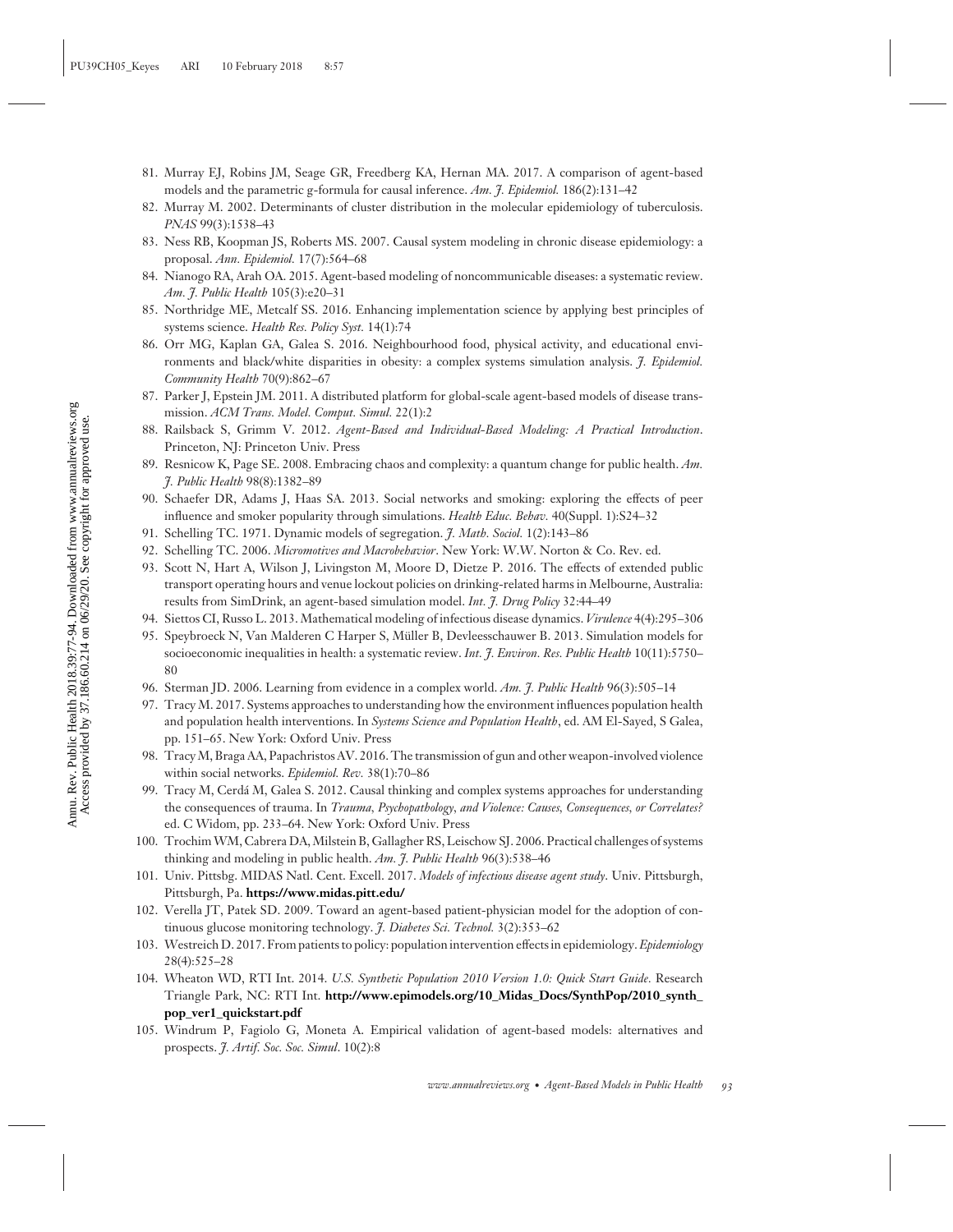- 106. Yang Y, Diez-Roux AV. 2013. Using an agent-based model to simulate children's active travel to school. *Int. J. Behav. Nutr. Phys. Act.* 10:67
- 107. Yang Y, Diez Roux AV, Auchincloss AH, Rodriguez DA, Brown DG. 2011. A spatial agent-based model for the simulation of adults' daily walking within a city. *Am. J. Prev. Med.* 40(3):353–61
- 108. Yang Y, Diez Roux AV, Auchincloss AH, Rodriguez DA, Brown DG. 2012. Exploring walking differences by socioeconomic status using a spatial agent-based model. *Health Place* 18(1):96–99
- 109. Yang Y, Diez-Roux AV, Evenson KR, Colabianchi N. 2014. Examining the impact of the walking school bus with an agent-based model. *Am. J. Public Health* 104(7):1196–203
- 110. Yonas MA, Burke JG, Brown ST, Borrebach JD, Garland R, et al. 2013. Dynamic simulation of crime perpetration and reporting to examine community intervention strategies. *Health Educ. Behav.* 40(Suppl. 1):S87–97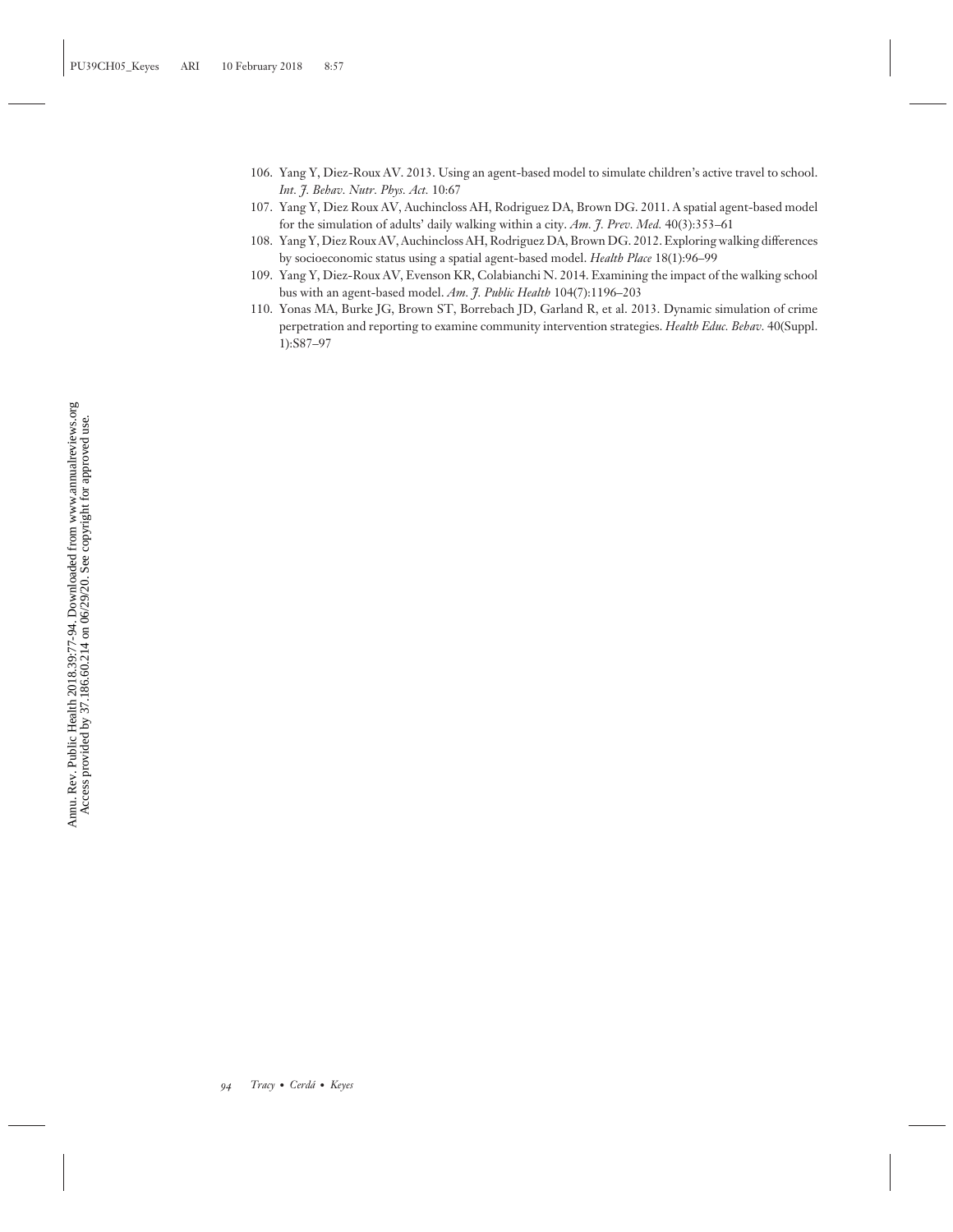

*v*

**Annual Review of Public Health**

## Contents Volume 39, 2018

## **Symposium**

| Commentary: Increasing the Connectivity Between Implementation             |
|----------------------------------------------------------------------------|
| Science and Public Health: Advancing Methodology, Evidence                 |
| Integration, and Sustainability                                            |
|                                                                            |
| Selecting and Improving Quasi-Experimental Designs in Effectiveness        |
| and Implementation Research                                                |
| Margaret A. Handley, Courtney R. Lyles, Charles McCulloch,                 |
|                                                                            |
| Building Capacity for Evidence-Based Public Health: Reconciling the        |
| Pulls of Practice and the Push of Research                                 |
|                                                                            |
| The Sustainability of Evidence-Based Interventions and Practices in        |
| Public Health and Health Care                                              |
| Rachel C. Shelton, Brittany Rhoades Cooper, and Shannon Wiltsey Stirman 55 |
| <b>Epidemiology and Biostatistics</b>                                      |
|                                                                            |

| Selecting and Improving Quasi-Experimental Designs in Effectiveness<br>and Implementation Research<br>Margaret A. Handley, Courtney R. Lyles, Charles McCulloch, |
|------------------------------------------------------------------------------------------------------------------------------------------------------------------|
| Agent-Based Modeling in Public Health: Current Applications and<br><b>Future Directions</b>                                                                      |
| Big Data in Public Health: Terminology, Machine Learning,<br>and Privacy                                                                                         |
| <b>Environmental Determinants of Breast Cancer</b>                                                                                                               |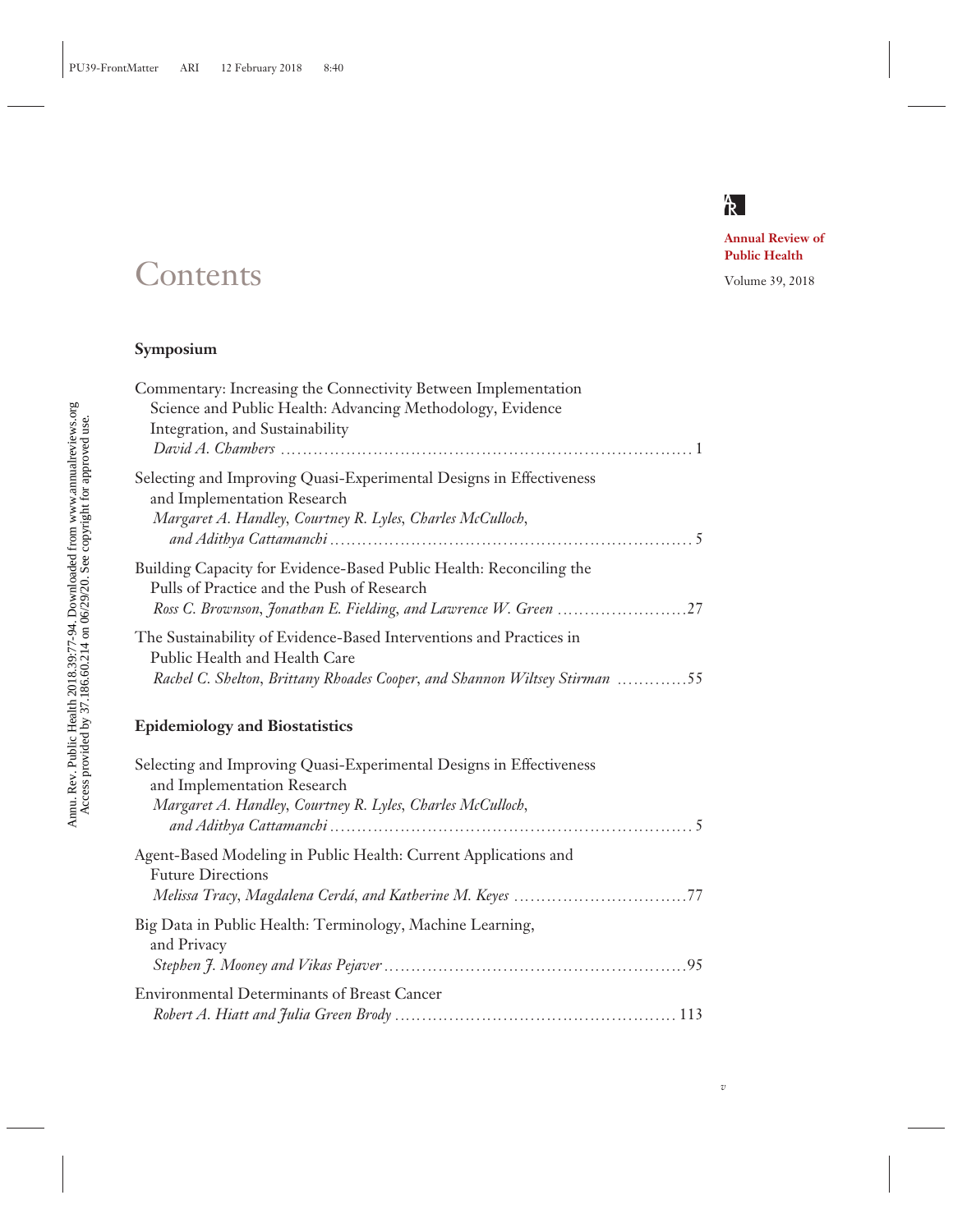| Meta-Analysis of Complex Interventions                                                                                                                                                                                                                        |  |
|---------------------------------------------------------------------------------------------------------------------------------------------------------------------------------------------------------------------------------------------------------------|--|
| Precision Medicine from a Public Health Perspective                                                                                                                                                                                                           |  |
| Relative Roles of Race Versus Socioeconomic Position in Studies of<br>Health Inequalities: A Matter of Interpretation<br>Amani M. Nuru-Jeter, Elizabeth K. Michaels, Marilyn D. Thomas,<br>Alexis N. Reeves, Roland J. Thorpe Jr., and Thomas A. LaVeist  169 |  |

## **Social Environment and Behavior**

| The Debate About Electronic Cigarettes: Harm Minimization or the<br><b>Precautionary Principle</b><br>Lawrence W. Green, Jonathan E. Fielding, and Ross C. Brownson  189                                                                   |  |
|--------------------------------------------------------------------------------------------------------------------------------------------------------------------------------------------------------------------------------------------|--|
| Harm Minimization and Tobacco Control: Reframing Societal Views<br>of Nicotine Use to Rapidly Save Lives<br>David B. Abrams, Allison M. Glasser, Jennifer L. Pearson,<br>Andrea C. Villanti, Lauren K. Collins, and Raymond S. Niaura  193 |  |
| E-Cigarettes: Use, Effects on Smoking, Risks, and Policy Implications                                                                                                                                                                      |  |
| Increasing Disparities in Mortality by Socioeconomic Status                                                                                                                                                                                |  |
| Neighborhood Interventions to Reduce Violence<br>Michelle C. Kondo, Elena Andreyeva, Eugenia C. South, John M. MacDonald,                                                                                                                  |  |
| The Relationship Between Education and Health: Reducing<br>Disparities Through a Contextual Approach                                                                                                                                       |  |

## **Environmental and Occupational Health**

| Building Evidence for Health: Green Buildings, Current Science, and |  |
|---------------------------------------------------------------------|--|
| <b>Future Challenges</b>                                            |  |
| J.G. Cedeño-Laurent, A. Williams, P. MacNaughton, X. Cao,           |  |
|                                                                     |  |
| Environmental Influences on the Epigenome: Exposure-Associated      |  |
| DNA Methylation in Human Populations                                |  |
|                                                                     |  |
|                                                                     |  |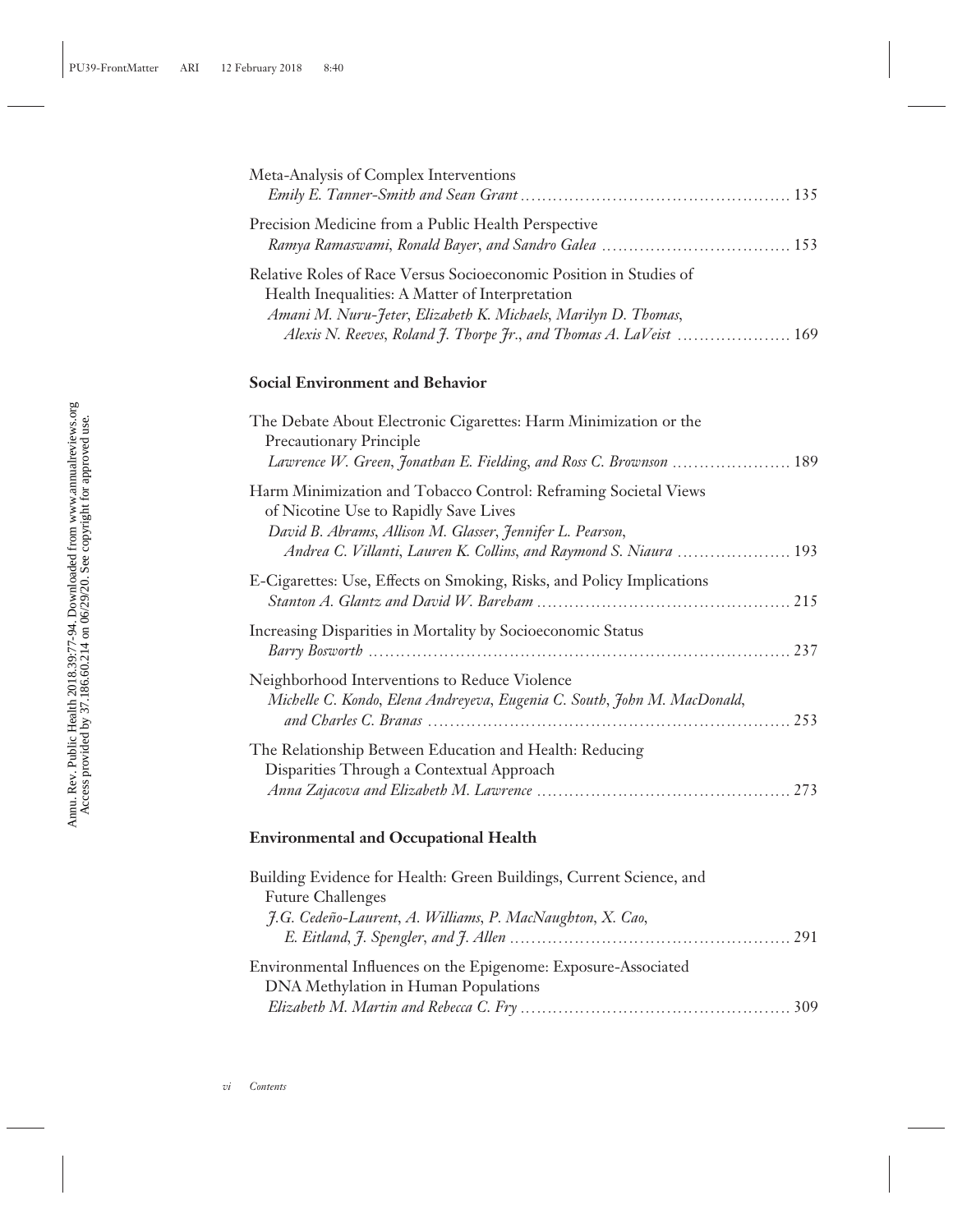| From Crowdsourcing to Extreme Citizen Science: Participatory     |  |
|------------------------------------------------------------------|--|
| Research for Environmental Health                                |  |
|                                                                  |  |
| Migrant Workers and Their Occupational Health and Safety         |  |
| Mobile Sensing in Environmental Health and Neighborhood Research |  |
|                                                                  |  |

## **Public Health Practice and Policy**

| Commentary: Increasing the Connectivity Between Implementation<br>Science and Public Health: Advancing Methodology, Evidence<br>Integration, and Sustainability                                                                            |
|--------------------------------------------------------------------------------------------------------------------------------------------------------------------------------------------------------------------------------------------|
| Building Capacity for Evidence-Based Public Health: Reconciling the<br>Pulls of Practice and the Push of Research<br>Ross C. Brownson, Jonathan E. Fielding, and Lawrence W. Green 27                                                      |
| The Sustainability of Evidence-Based Interventions and Practices in<br>Public Health and Health Care<br>Rachel C. Shelton, Brittany Rhoades Cooper, and Shannon Wiltsey Stirman 55                                                         |
| The Debate About Electronic Cigarettes: Harm Minimization or the<br><b>Precautionary Principle</b><br>Lawrence W. Green, Jonathan E. Fielding, and Ross C. Brownson  189                                                                   |
| Harm Minimization and Tobacco Control: Reframing Societal Views<br>of Nicotine Use to Rapidly Save Lives<br>David B. Abrams, Allison M. Glasser, Jennifer L. Pearson,<br>Andrea C. Villanti, Lauren K. Collins, and Raymond S. Niaura  193 |
| E-Cigarettes: Use, Effects on Smoking, Risks, and Policy Implications                                                                                                                                                                      |
| Neighborhood Interventions to Reduce Violence<br>Michelle C. Kondo, Elena Andreyeva, Eugenia C. South, John M. MacDonald,                                                                                                                  |
| Mobile Sensing in Environmental Health and Neighborhood Research                                                                                                                                                                           |
| Policy Approaches for Regulating Alcohol Marketing in a Global<br>Context: A Public Health Perspective                                                                                                                                     |
|                                                                                                                                                                                                                                            |